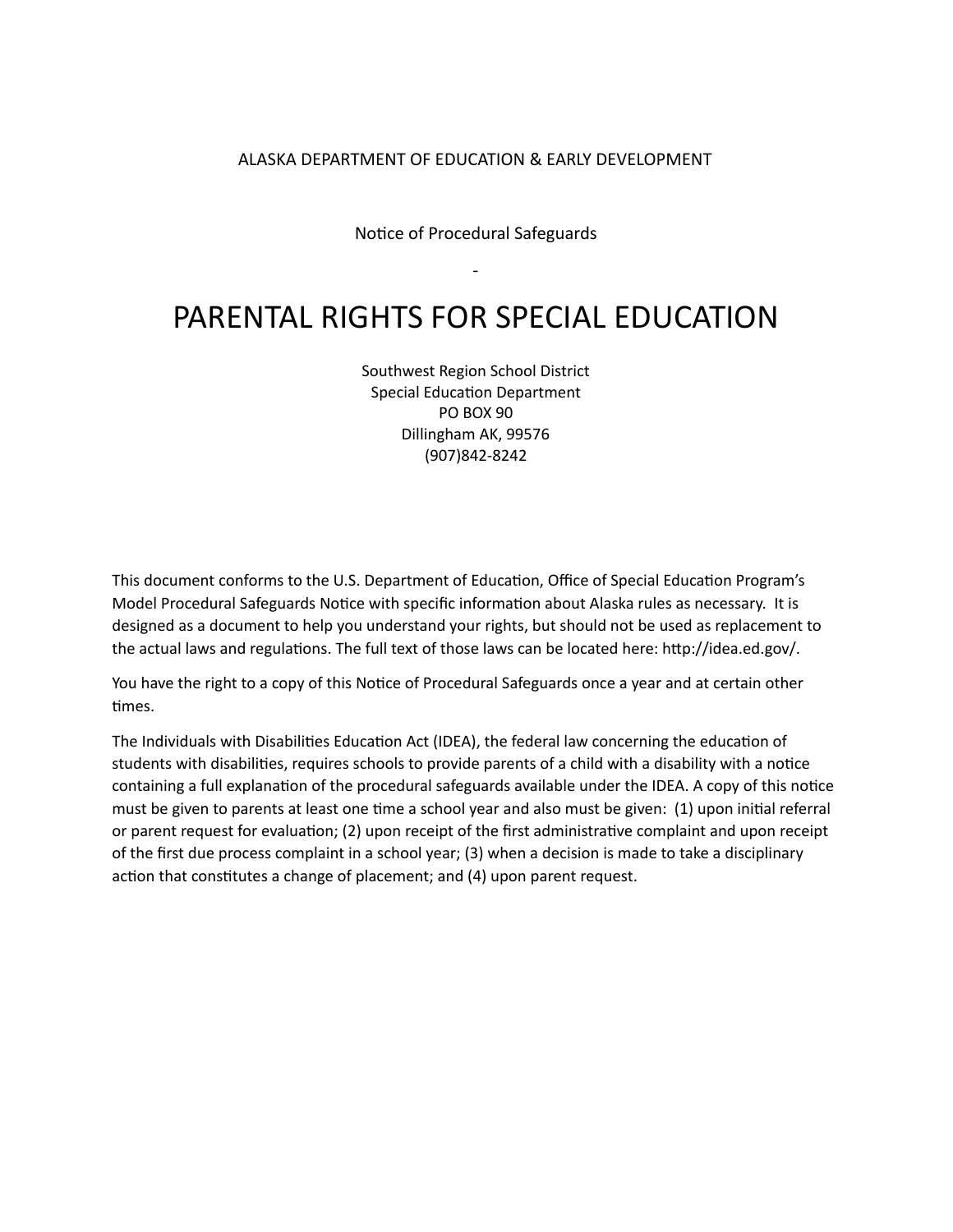# **Contents**

| PRIOR WRITTEN NOTICE - 34 CFR §300.503                                                 | 4              |
|----------------------------------------------------------------------------------------|----------------|
| NATIVE LANGUAGE - 34 CFR §300.29                                                       | 4              |
| ELECTRONIC MAIL - 34 CFR §300.505                                                      | 5              |
| <b>PARENTAL CONSENT - DEFINITION - 34 CFR §300.9</b>                                   | 5              |
| PARENTAL CONSENT - 34 CFR §300.300                                                     | 5              |
| <b>INDEPENDENT EDUCATIONAL EVALUATIONS - 34 CFR §300.502</b>                           | $\overline{7}$ |
| <b>TRANSFER OF RIGHTS</b>                                                              | 8              |
| <b>CONFIDENTIALITY DEFINITIONS - 34 CFR §300.611</b>                                   | 9              |
| PERSONALLY IDENTIFIABLE - 34 CFR §300.32                                               | 9              |
| NOTICE TO PARENTS - 34 CFR §300.612                                                    | 9              |
| <b>ACCESS RIGHTS - 34 CFR §300.613</b>                                                 | 10             |
| <b>RECORD OF ACCESS - 34 CFR §300.614</b>                                              | 10             |
| RECORDS ON MORE THAN ONE CHILD - 34 CFR §300.615                                       | 10             |
| LIST OF TYPES AND LOCATIONS OF INFORMATION - 34 CFR §300.616                           | 10             |
| FEES - 34 CFR §300.617                                                                 | 10             |
| AMENDMENT OF RECORDS AT PARENT'S REQUEST - 34 CFR §300.618                             | 11             |
| OPPORTUNITY/PROCEDURES FOR A HEARING ABOUT RECORDS - 34 CFR §300.619-34 CFR §300.621   | 11             |
| <b>CONSENT FOR DISCLOSURE OF PERSONALLY IDENTIFIABLE INFORMATION - 34 CFR §300.622</b> | 11             |
| <b>SAFEGUARDS - 34 CFR §300.623</b>                                                    | 12             |
| DESTRUCTION OF INFORMATION - 34 CFR §300.624                                           | 12             |
| <b>MEDIATION - 34 CFR §300.506</b>                                                     | 12             |
| <b>ADMINISTRATIVE COMPLAINT PROCEDURES - 34 CFR §300.151</b>                           | 14             |
| FILING AN ADMINISTRATIVE COMPLAINT - 34 CFR §300.153                                   | 15             |
| FILING A DUE PROCESS COMPLAINT - 34 CFR §300.507                                       | 16             |
| DUE PROCESS COMPLAINT - 34 CFR §300.508                                                | 17             |
| THE CHILD'S PLACEMENT DURING A DUE PROCESS COMPLAINT AND HEARING - 34 CFR §300.518     | 19             |
| RESOLUTION PROCESS - 34 CFR §300.510                                                   | 20             |
| <b>IMPARTIAL HEARING OFFICER - 34 CFR §300.511</b>                                     | 21             |
| <b>HEARING RIGHTS - 34 CFR §300.512</b>                                                | 21             |
| HEARING DECISIONS - 34 CFR §300.513                                                    | 22             |
| FINALITY OF DECISION; APPEAL - 34 CFR §300.514                                         | 22             |
| TIMELINES AND CONVENIENCE OF HEARINGS - 34 CFR §300.515                                | 23             |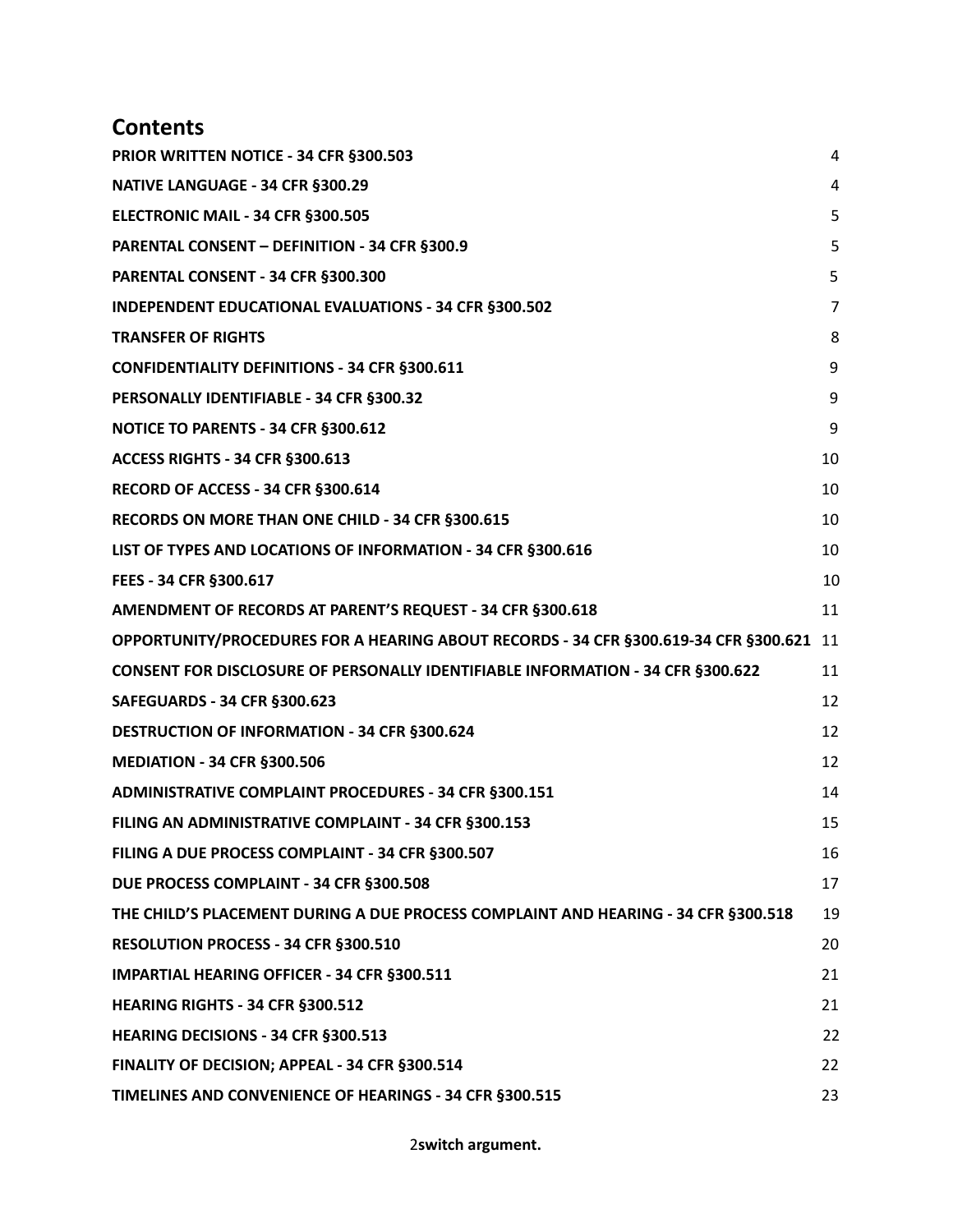| CIVIL ACTIONS, INCLUDING THE TIME PERIOD IN WHICH TO FILE THOSE ACTIONS - 34 CFR §300.516 23 |    |  |
|----------------------------------------------------------------------------------------------|----|--|
| <b>ATTORNEYS' FEES - 34 CFR §300.517</b>                                                     | 23 |  |
| <b>AUTHORITY OF SCHOOL PERSONNEL - 34 CFR §300.530</b>                                       | 25 |  |
| CHANGE OF PLACEMENT BECAUSE OF DISCIPLINARY REMOVALS - 34 CFR §300.536                       | 27 |  |
| DETERMINATION OF SETTING - 34 CFR § 300.531                                                  | 27 |  |
| APPEAL - 34 CFR § 300.532                                                                    | 27 |  |
| PLACEMENT DURING APPEALS - 34 CFR §300.533                                                   | 28 |  |
| <b>PROTECTIONS FOR INELIGIBLE CHILDREN - 34 CFR §300.534</b>                                 | 28 |  |
| REFERRAL TO AND ACTION BY LAW ENFORCEMENT AND JUDICIAL AUTHORITIES - 34 CFR §300.535         | 29 |  |
| UNILATERAL PLACEMENT BY PARENTS OF CHILDREN IN PRIVATE SCHOOLS AT PUBLIC EXPENSE - 34 CFR    |    |  |
| §300.148                                                                                     | 30 |  |
| <b>RESOURCES</b>                                                                             | 31 |  |
| NOTICE OF ADMINISTRATIVE COMPLAINT                                                           | 32 |  |
| <b>NOTICE OF REQUEST FOR DUE PROCESS HEARING</b>                                             | 34 |  |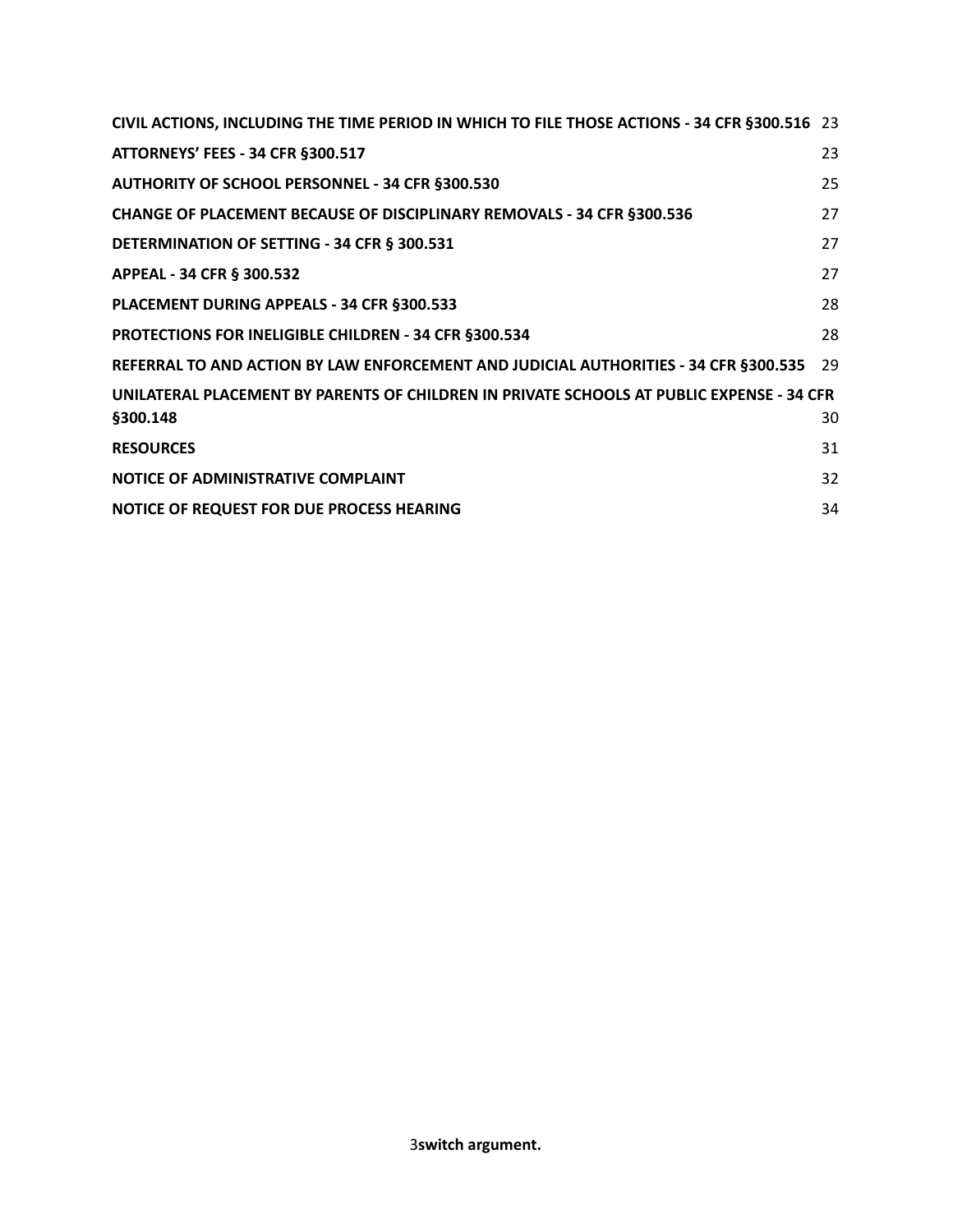# <span id="page-3-0"></span>**PRIOR WRITTEN NOTICE - 34 CFR §300.503**

The District must provide certain information to you in writing whenever it proposes or refuses actions that will affect special education services.

Notice - Your school district must give you written notice (provide you certain information in writing), whenever it:

- 1. Proposes to initiate or to change the identification, evaluation, or educational placement of your child, or the provision of a free appropriate public education (FAPE) to your child; or
- 2. Refuses to initiate or to change the identification, evaluation, or educational placement of your child, or the provision of FAPE to your child.

Content of Notice - The written notice must:

- 1. Describe the action that your school district proposes or refuses to take;
- 2. Explain why your school district is proposing or refusing to take the action;
- 3. Describe each evaluation procedure, assessment, record, or report your school district used in deciding to propose or refuse the action;
- 4. Include a statement that you have protections under the procedural safeguards provisions in Part B of the IDEA;
- 5. Tell you how you can obtain a description of the procedural safeguards if the action that your school district is proposing or refusing is not an initial referral for evaluation;
- 6. Include resources for you to contact for help in understanding Part B of the IDEA;
- 7. Describe any other choices that your child's individualized education program (IEP) Team considered and the reasons why those choices were rejected; and
- 8. Provide a description of other reasons why your school district proposed or refused the action.

### Notice in understandable language - The notice must be:

- 1. Written in language understandable to the general public; and
- 2. Provided in your native language or other mode of communication you use, unless it is clearly not feasible to do so.

If your native language or other mode of communication is not a written language, your school district must ensure that:

- 1. The notice is translated for you orally by other means in your native language or other mode of communication:
- 2. You understand the content of the notice; and
- 3. There is written evidence that 1 and 2 have been met.

# <span id="page-3-1"></span>**NATIVE LANGUAGE - 34 CFR §300.29**

You have the right to have information in a language you normally use.

Native language, when used with an individual who has limited English proficiency, means the following:

- 1. The language normally used by that person, or, in the case of a child, the language normally used by the child's parents;
- 2. In all direct contact with a child (including evaluation of the child), the language normally used by the child in the home or learning environment.

For a person with deafness or blindness, or for a person with no written language, the mode of communication is what the person normally uses (such as sign language, Braille, or oral communication).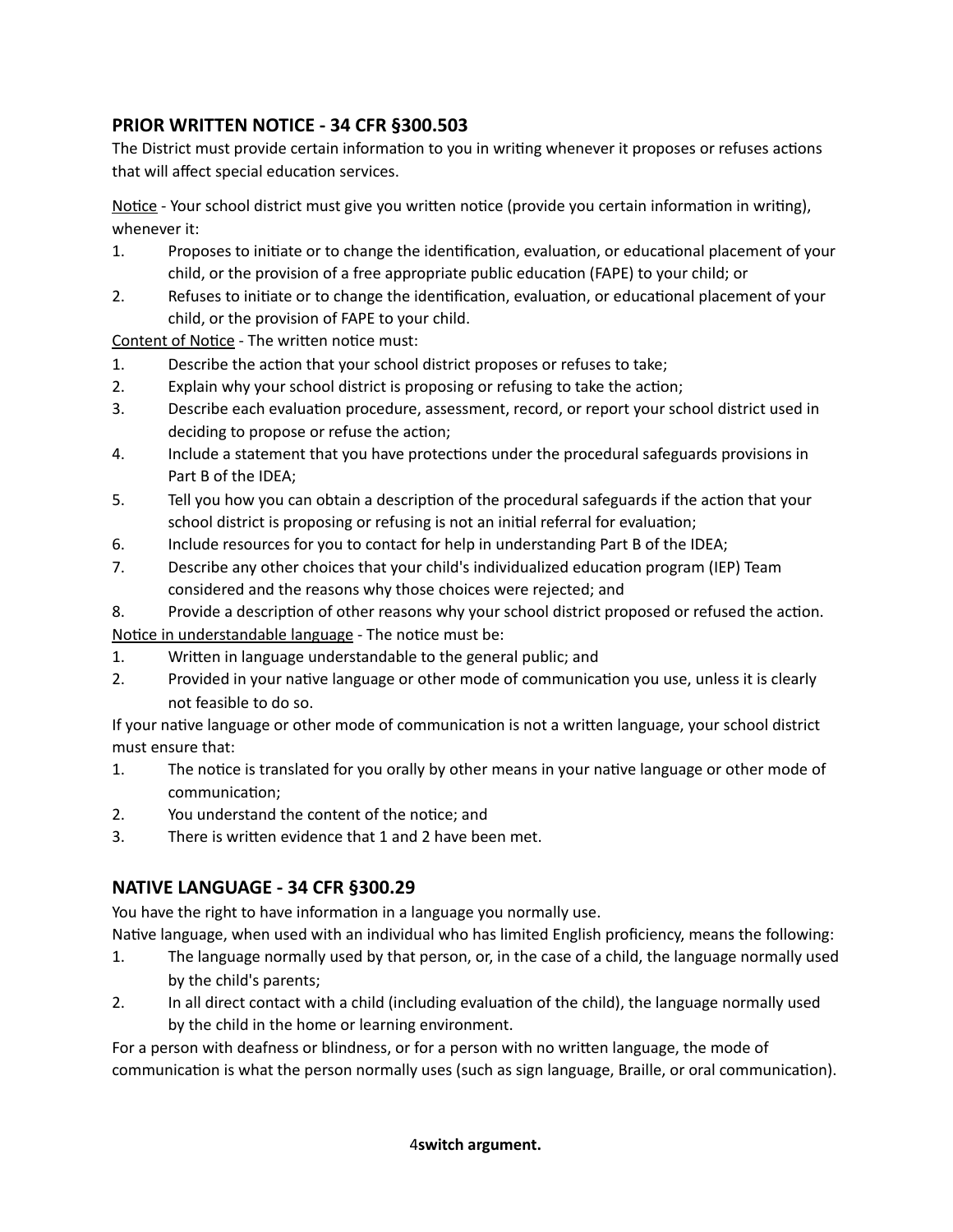# <span id="page-4-0"></span>**ELECTRONIC MAIL - 34 CFR §300.505**

If offered by your school district, you have the right to choose to get information by e-mail. If your school district offers parents the choice of receiving documents by e-mail, you may choose to receive the following by e-mail:

- 1. Prior written notice;
- 2. Procedural safeguards notice; and
- 3. Notices related to a due process complaint.

# <span id="page-4-1"></span>**PARENTAL CONSENT – DEFINITION - 34 CFR §300.9**

You have the right to give fully informed written consent for certain actions related to your child's education.

Consent - Consent means:

- 1. You have been fully informed in your native language or other mode of communication (such as sign language, Braille, or oral communication) of all information about the action for which you are giving consent.
- 2. You understand and agree in writing to that action, and the consent describes that action and lists the records (if any) that will be released and to whom; and
- 3. You understand that the consent is voluntary on your part and you may withdraw your consent at any time.

### Revoking Consent

If you wish to revoke (cancel) your consent after your child has begun receiving special education and related services, you must do so in writing. Your withdrawal of consent does not negate (undo) an action that has occurred after you gave your consent but before you withdrew it. In addition, the school district is not required to amend (change) your child's education records to remove any references that your child received special education and related services after your withdrawal of consent.

### <span id="page-4-2"></span>**PARENTAL CONSENT - 34 CFR §300.300**

You have certain consent rights under the IDEA. The school must get your written informed consent before evaluating your child and before providing special education services for the first time to your child. There are some exceptions to consent for evaluation.

Consent for initial evaluation

Your school district cannot conduct an initial evaluation of your child to determine whether your child is eligible to receive special education and related services without first providing you with prior written notice of the proposed action and without obtaining your consent as described under the heading Parental Consent.

Your school district must make reasonable efforts to obtain your informed consent for an initial evaluation to decide whether your child is a child with a disability. Your consent for initial evaluation does not mean that you have also given your consent for the school district to start providing special education and related services to your child.

If your child is enrolled in public school or you are seeking to enroll your child in a public school and you have refused to provide consent or failed to respond to a request to provide consent for an initial evaluation, your school district may, but is not required to, seek to conduct an initial evaluation of your child by utilizing a mediation or due process complaint, resolution meeting, and impartial due process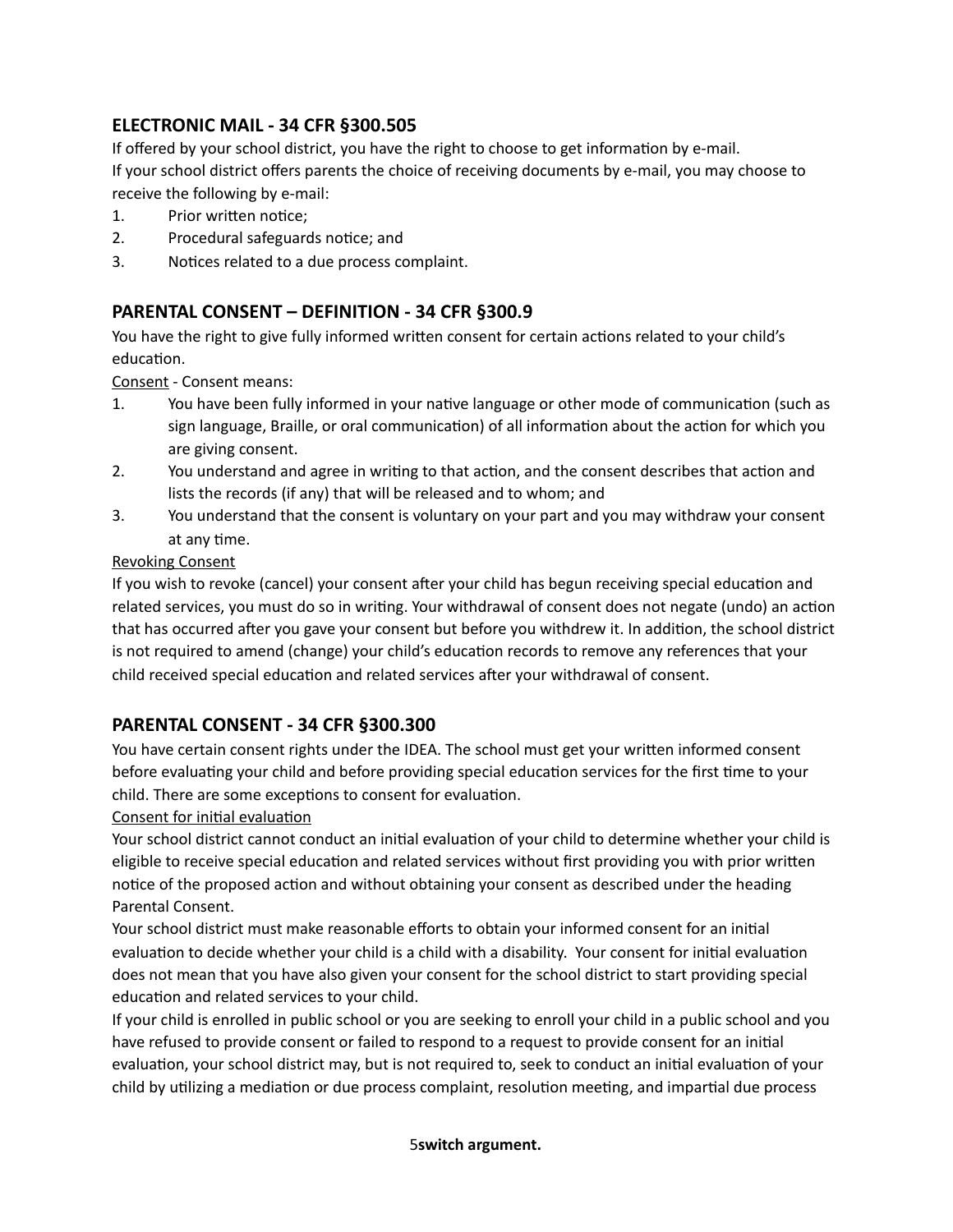hearing procedures. Your school district will not violate its obligations to locate, identify and evaluate your child if it does not pursue an evaluation of your child in these circumstances.

Special rules for initial evaluation of wards of the state

If a child is a ward of the state and is not living with his/her parent —

The school district does not need consent from the parent for an initial evaluation to determine if the child is a child with a disability if:

- 1. Despite reasonable efforts to do so, the school district cannot find the child's parent;
- 2. The rights of the parents have been terminated; or
- 3. A judge has assigned the right to make educational decisions and to consent for an initial evaluation to an individual other than the parent.

Ward of the state, as used in the IDEA, means a child who is:

- 1. A foster child;
- 2. Considered a ward of the state under state law; or
- 3. In the custody of a public child welfare agency.

Ward of the state does not include a foster child who has a foster parent.

### Parental consent for services

Your school district must obtain your informed consent before providing special education and related services to your child for the first time.

The school district must make reasonable efforts to obtain your informed consent before providing special education and related services to your child for the first time.

If you do not respond to a request to provide your consent for your child to receive special education and related services for the first time, or if you refuse to give such consent, your school district may not use the procedural safeguards (i.e., mediation, due process complaint, resolution meeting, or an impartial due process hearing) in order to obtain agreement or a ruling that the special education and related services (recommended by your child's IEP Team) may be provided to your child without your consent.

If you refuse to give your consent for your child to receive special education and related services for the first me, or if you do not respond to a request to provide such consent and the school district does not provide your child with the special education and related services for which it sought your consent, your school district:

- 1. Is not in violation of the requirement to make a free appropriate public education (FAPE) available to your child for its failure to provide those services to your child; and
- 2. Is not required to have an individualized education program (IEP) meeting or develop an IEP for your child for the special education and related services for which your consent was requested.

### Parental consent for reevaluations

Your school district must obtain your informed consent before it reevaluates your child, unless your school district can demonstrate that:

1. It took reasonable steps to obtain your consent for your child's reevaluation; and

2. You did not respond.

If you refuse to consent to your child's reevaluation, the school district may, but is not required to, pursue your child's reevaluation by using the mediation, due process complaint, resolution meeting, and impartial due process hearing procedures to seek to override your refusal to consent to your child's reevaluation. As with initial evaluations, your school district does not violate its obligations if it declines to pursue the reevaluation in this manner.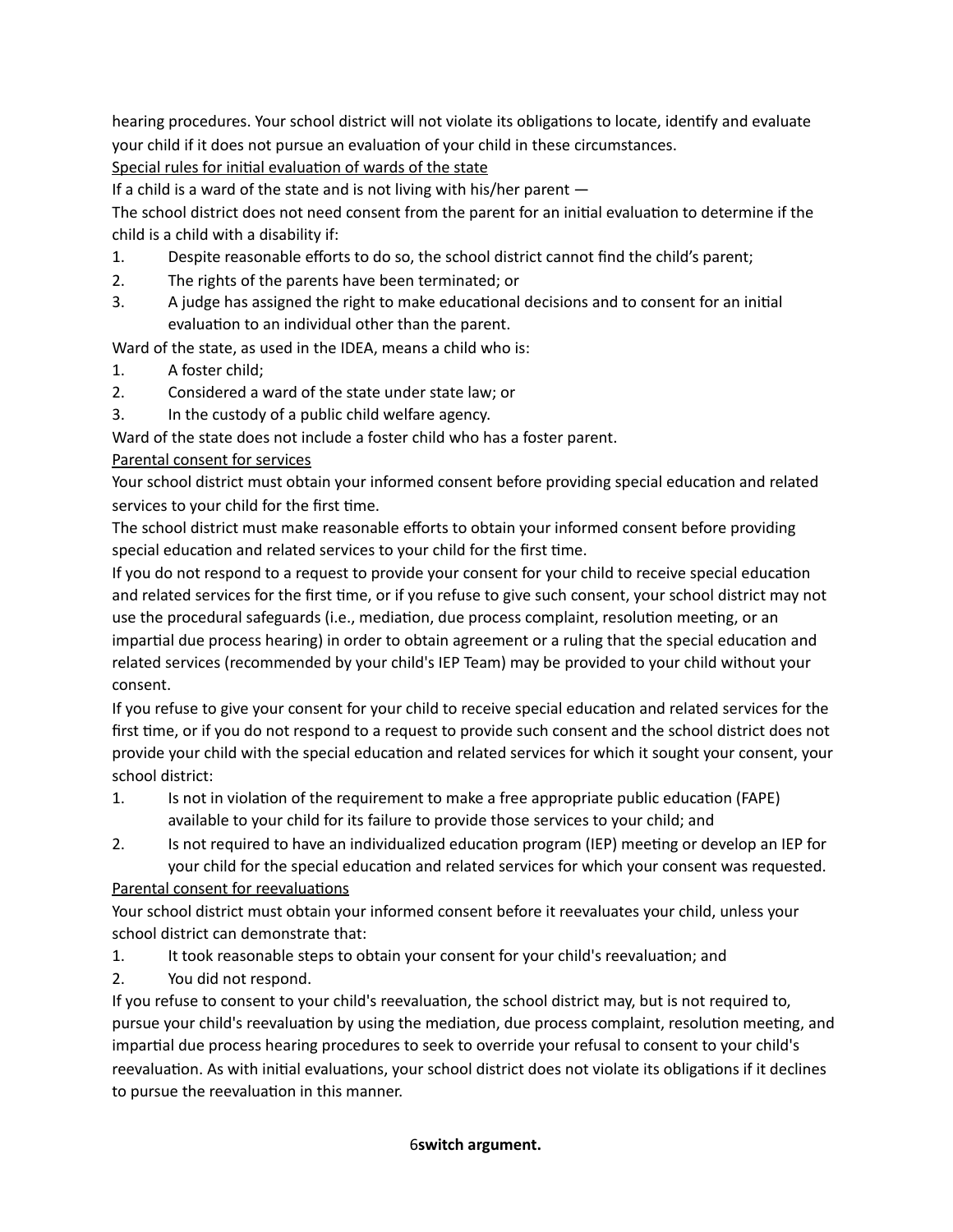### Documentation of reasonable efforts to obtain parental consent

Your school must maintain documentation of reasonable efforts to obtain parental consent for initial evaluations, to provide special education and related services for the first time, to reevaluation and to locate parents of wards of the state for initial evaluations. The documentation must include a record of the school district's attempts in these areas, such as:

- 1. Detailed records of telephone calls made or attempted and the results of those calls;
- 2. Copies of correspondence sent to the parents and any responses received; and
- 3. Detailed records of visits made to the parent's home or place of employment and the results of those visits.

### Other consent requirements

Your consent is not required before your school district may:

- 1. Review existing data as part of your child's evaluation or a reevaluation; or
- 2. Give your child a test or other evaluation that is given to all children unless, before that test or evaluation, consent is required from all parents of all children.

Your school district may not use your refusal to consent to one service or activity to deny you or your child any other service, benefit, or activity.

If you have enrolled your child in a private school at your own expense or if you are home schooling your child, and you do not provide your consent for your child's initial evaluation or your child's reevaluation, or you fail to respond to a request to provide your consent, the school district may not use its consent override procedures (i.e., mediation, due process complaint, resolution meeting, or an impartial due process hearing) and is not required to consider your child as eligible to receive equitable services (services made available to parentally-placed private school children with disabilies).

# <span id="page-6-0"></span>**INDEPENDENT EDUCATIONAL EVALUATIONS - 34 CFR §300.502**

If you disagree with an evaluation completed by the school district, you have the right to have your child evaluated by someone who does not work for the school district.

### General

As described below, you have the right to obtain an independent educational evaluation (IEE) of your child if you disagree with the evaluation of your child that was obtained by your school district.

If you request an independent educational evaluation, the school district must provide you with information about where you may obtain an independent educational evaluation and about the school district's criteria that apply to independent educational evaluations.

### Definitions

Independent educational evaluation means an evaluation conducted by a qualified examiner who is not employed by the school district responsible for the education of your child.

Public expense means that the school district either pays for the full cost of the evaluation or ensures that the evaluation is otherwise provided at no cost to you.

### Parent right to evaluation at public expense

You have the right to an independent educational evaluation of your child at public expense if you disagree with an evaluation of your child obtained by your school district, subject to the following conditions:

1. If you request an independent educational evaluation of your child at public expense, your school district must, without unnecessary delay, either: (a) File a due process complaint to request a hearing to show that its evaluation of your child is appropriate; or (b) Provide an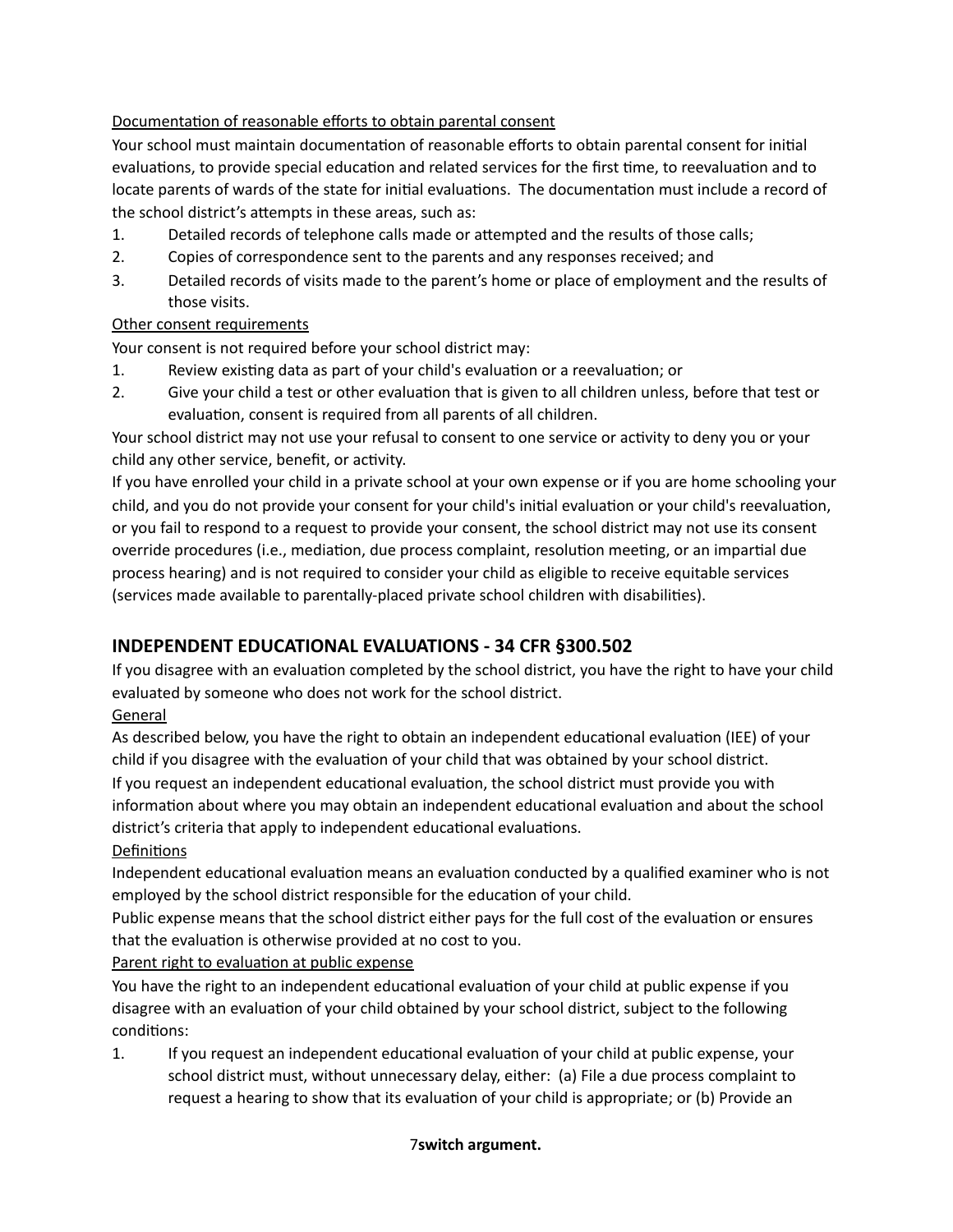independent educational evaluation at public expense, unless the school district demonstrates in a hearing that the evaluation of your child that you obtained did not meet the school district's criteria.

- 2. If your school district requests a hearing and the final decision is that your school district's evaluation of your child is appropriate, you still have the right to an independent educational evaluation, but not at public expense.
- 3. If you request an independent educational evaluation of your child, the school district may ask why you object to the evaluation of your child obtained by your school district. However, your school district may not require an explanation and may not unreasonably delay either providing the independent educational evaluation of your child at public expense or filing a due process complaint to request a due process hearing to defend the school district's evaluation of your child.

You are entitled to only one independent educational evaluation of your child at public expense each time your school district conducts an evaluation of your child with which you disagree.

### Parent-initiated evaluations

If you obtain an independent educational evaluation of your child at public expense or you share with the school district an evaluation of your child that you obtained at private expense:

- 1. Your school district must consider the results of the evaluation of your child, if it meets the school district's criteria for independent educational evaluations, in any decision made with respect to the provision of a free appropriate public education (FAPE) to your child; and
- 2. You or your school district may present the evaluation as evidence at a due process hearing regarding your child.

### Requests for evaluations by hearing officers

If a hearing officer requests an independent educational evaluation of your child as part of a due process hearing, the cost of the evaluation must be at public expense.

### School district criteria

If an independent educational evaluation is at public expense, the criteria under which the evaluation is obtained, including the location of the evaluation and the qualifications of the examiner, must be the same as the criteria that the school district uses when it initiates an evaluation (to the extent those criteria are consistent with your right to an independent educational evaluation).

Except for the criteria described above, a school district may not impose conditions or timelines related to obtaining an independent educational evaluation at public expense.

# <span id="page-7-0"></span>**TRANSFER OF RIGHTS**

When your child turns 18, the rights described in this booklet transfer to your adult child.

# Age of Majority

Under Alaskan law, persons reach the "age of majority" and become legal adults when they reach their 18th birthday or are legally emancipated. At age 18, a person is no longer under the legal guardianship of their parent or other adult unless a court has established adult guardianship. Students who have reached the age of majority are responsible for making decisions about their own education. Transfer of special education rights

The special education procedural safeguards in this booklet transfer to the student at the age of majority unless the court has appointed a legal guardian to act on their behalf. This means that the student will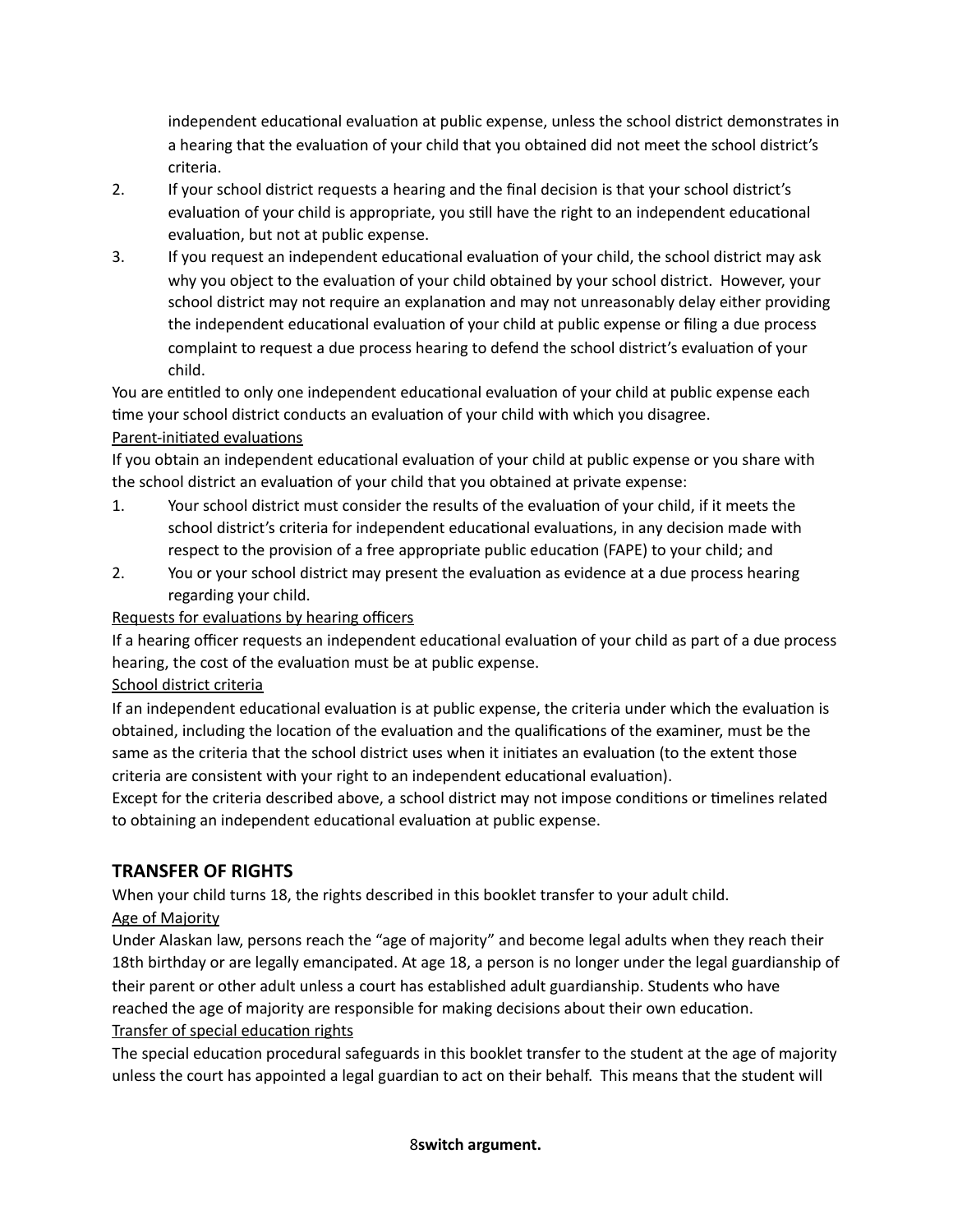have the right to participate as the decision-maker in eligibility, IEP and placement meetings, to consent or refuse consent for evaluation or reevaluation, and to exercise other special education rights. More information on transfer of rights

If you have concerns about the ability of your child to make decisions or questions about guardianship, you may want to consult with an attorney or contact one of the resources at the end of this booklet. You may request more information about transfer of rights from the Alaska Department of Education & Early Development or your school district.

### CONFIDENTIALITY OF INFORMATION

You have certain IDEA rights related to your child's education records and the protection of personally identifiable information in those records.

# <span id="page-8-0"></span>**CONFIDENTIALITY DEFINITIONS - 34 CFR §300.611**

As used under the heading Confidentiality of Information:

- Destruction means physical destruction or removal of personal identifiers from information so that the information is no longer personally identifiable.
- Education records means the type of records covered under the definition of "education records" in 34 CFR Part 99 (the regulations implementing the Family Educational Rights and Privacy Act of 1974, 20 U.S.C. 1232g (FERPA)).
- Participating agency means any school district, agency or institution that collects, maintains, or uses personally identifiable information, or from which information is obtained, under Part B of the IDEA.

# <span id="page-8-1"></span>**PERSONALLY IDENTIFIABLE - 34 CFR §300.32**

Personally identifiable means information that has:

- 1. Your child's name, your name as the parent, or the name of another family member;
- 2. Your child's address;
- 3. A personal idenfier, such as your child's social security number or student number;
- 4. A list of personal characteristics or other information that would make it possible to identify your child with reasonable certainty.

# <span id="page-8-2"></span>**NOTICE TO PARENTS - 34 CFR §300.612**

The Alaska Department of Education & Early Development must give notice that is adequate to fully inform parents about confidentiality of personally identifiable information, including:

- 1. A description of the extent to which the notice is given in the native languages of the various population groups in Alaska;
- 2. A description of the children on whom personally identifiable information is maintained, the types of information sought, the methods Alaska intends to use in gathering the information (including the sources from whom information is gathered), and the uses to be made of the information:
- 3. A summary of the policies and procedures that participating agencies must follow regarding storage, disclosure to third parties, retention, and destruction of personally identifiable information; and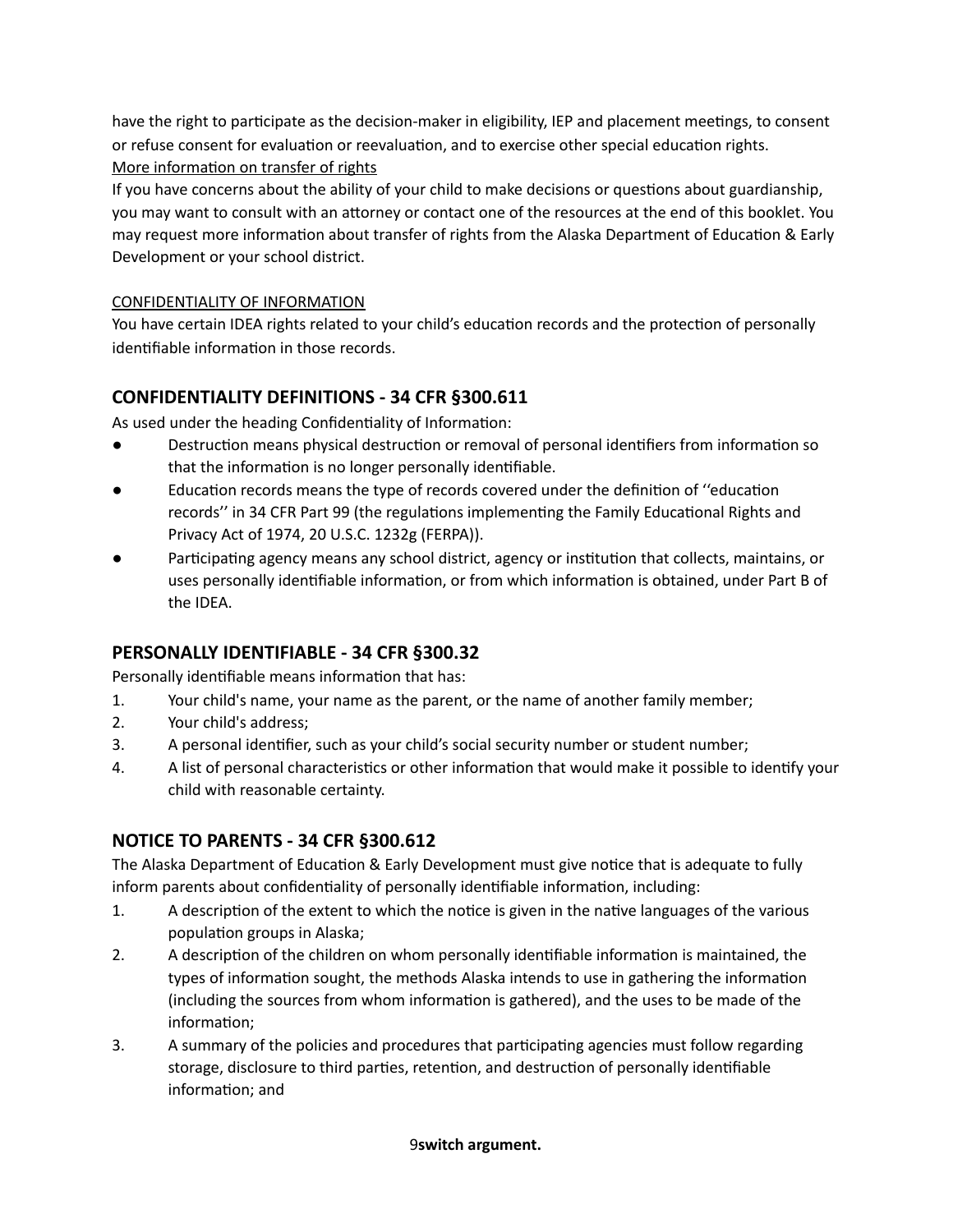4. A description of all of the rights of parents and children regarding this information, including the rights under the Family Educational Rights and Privacy Act (FERPA) and its implementing regulations in 34 CFR Part 99.

Before any major identification, location, or evaluation activity (also known as "child find"), the notice must be published or announced in newspapers or other media, or both, with circulation adequate to notify parents throughout the state of the activity to locate, identify, and evaluate children in need of special education and related services.

# <span id="page-9-0"></span>**ACCESS RIGHTS - 34 CFR §300.613**

The participating agency must permit you to inspect and review any education records relating to your child that are collected, maintained, or used by your school district. The participating agency must comply with your request to inspect and review any education records on your child without unnecessary delay and before any meeting regarding an individualized education program (IEP), or any impartial due process hearing (including a resolution meeting or a hearing regarding discipline), and in no case more than 10 business days after you have made a request.

Your right to inspect and review education records includes:

- 1. Your right to a response from the participating agency to your reasonable requests for explanations and interpretations of the records;
- 2. Your right to request that the participating agency provide copies of the records if you cannot effectively inspect and review the records unless you receive those copies; and
- 3. Your right to have your representative inspect and review the records.

The participating agency may presume that you have authority to inspect and review records relating to your child unless advised that you do not have the authority under applicable state law governing such matters as guardianship, or separation and divorce.

# <span id="page-9-1"></span>**RECORD OF ACCESS - 34 CFR §300.614**

Each participating agency must keep a record of parties obtaining access to education records collected, maintained, or used under Part B of the IDEA (except access by parents and authorized employees of the participating agency), including the name of the party, the date access was given, and the purpose for which the party is authorized to use the records.

# <span id="page-9-2"></span>**RECORDS ON MORE THAN ONE CHILD - 34 CFR §300.615**

If any education record includes information on more than one child, the parents of those children have the right to inspect and review only the information relating to their child or to be informed of that specific information.

# <span id="page-9-3"></span>**LIST OF TYPES AND LOCATIONS OF INFORMATION - 34 CFR §300.616**

On request, each participating agency must provide you with a list of the types and locations of education records collected, maintained, or used by the agency.

# <span id="page-9-4"></span>**FEES - 34 CFR §300.617**

Each participating agency may charge a fee for copies of records that are made for you if the fee does not effectively prevent you from exercising your right to inspect and review those records.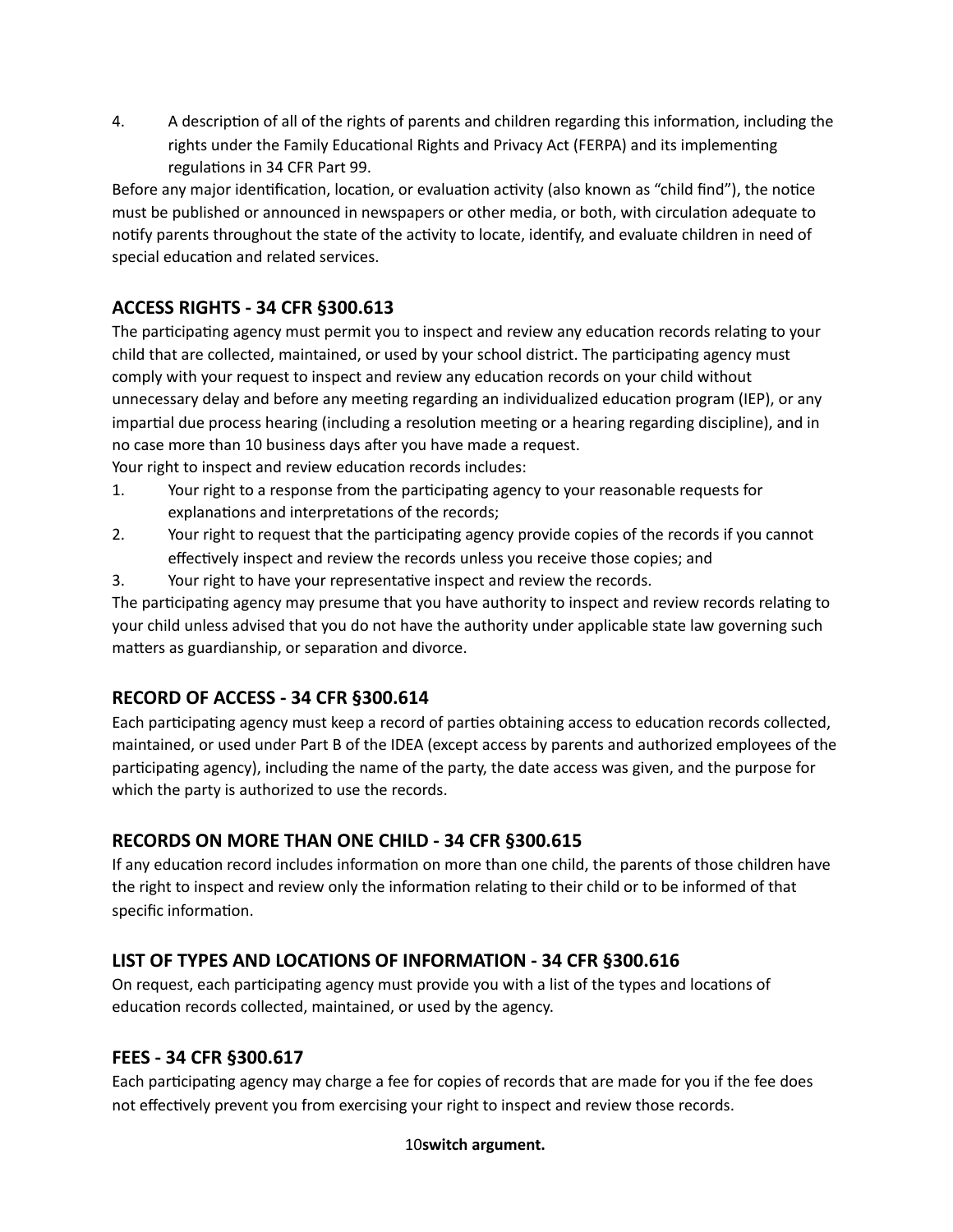A participating agency may not charge a fee to search for or to retrieve information.

# <span id="page-10-0"></span>**AMENDMENT OF RECORDS AT PARENT'S REQUEST - 34 CFR §300.618**

You have the right to ask that your child's records be corrected if you think the record is not correct or violates your privacy.

If you believe that information in the education records regarding your child collected, maintained, or used is inaccurate, misleading, or violates the privacy or other rights of your child, you may request the participating agency that maintains the information to change the information.

The participating agency must decide whether to change the information in accordance with your request within a reasonable period of time of receipt of your request.

If the participating agency refuses to change the information in accordance with your request, it must inform you of the refusal and advise you of the right to a hearing for this purpose as described under the heading Opportunity For a Hearing.

### <span id="page-10-1"></span>**OPPORTUNITY/PROCEDURES FOR A HEARING ABOUT RECORDS - 34 CFR §300.619-34**

### **CFR §300.621**

The participating agency must, on request, provide you an opportunity for a hearing to challenge information in education records regarding your child to ensure that it is not inaccurate, misleading, or otherwise in violation of the privacy or other rights of your child. A hearing to challenge information in education records must be conducted according to the procedures for such hearings under the Family Educational Rights and Privacy Act (FERPA).

Results of a hearing about educational records

If, as a result of the hearing, the participating agency decides that the information is inaccurate, misleading or otherwise in violation of the privacy or other rights of the child, it must change the information accordingly and inform you in writing.

If, as a result of the hearing, the participating agency decides that the information is not inaccurate, misleading, or otherwise in violation of the privacy or other rights of your child, it must inform you of your right to place in the records that it maintains on your child a statement commenting on the information or providing any reasons you disagree with the decision of the participating agency. Such an explanation placed in the records of your child must:

- 1. Be maintained by the participating agency as part of the records of your child as long as the record or contested portion is maintained by the participating agency; and
- 2. If the participating agency discloses the records of your child or the challenged portion to any party, the explanation must also be disclosed to that party.

# <span id="page-10-2"></span>**CONSENT FOR DISCLOSURE OF PERSONALLY IDENTIFIABLE INFORMATION - 34 CFR §300.622**

You have the right to consent to the release of personally identifiable information about your child. Your consent is not needed in some circumstances.

Unless the information is contained in education records, and the disclosure is authorized without parental consent under the Family Educational Rights and Privacy Act (FERPA), your consent must be obtained before personally identifiable information is disclosed to parties other than officials of participating agencies. Except under the circumstances specified below, your consent is not required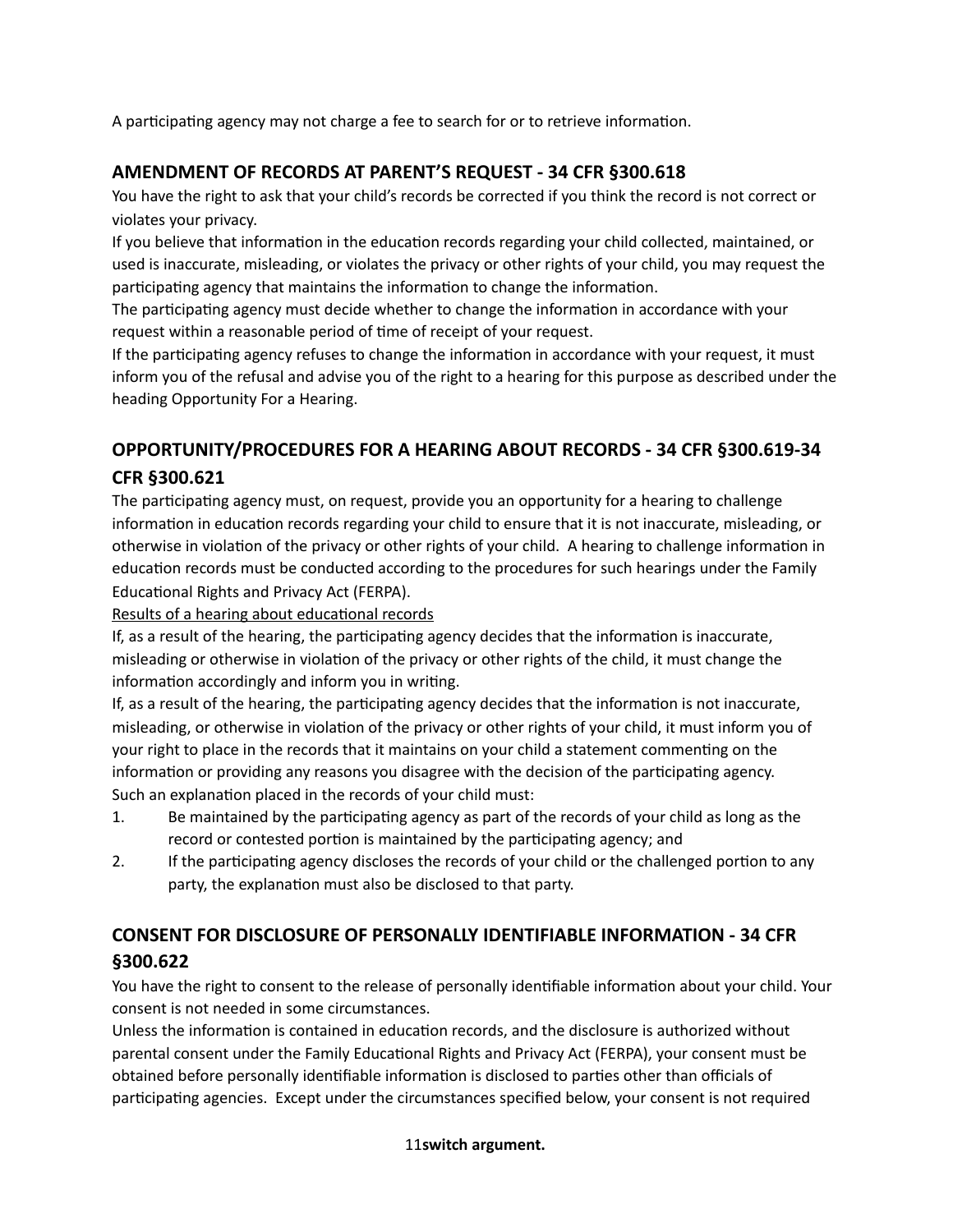before personally identifiable information is released to officials of participating agencies for purposes of meeting a requirement of Part B of the IDEA. The exceptions to this rule are:

- 1. Your consent, or consent of an eligible child who has reached 18, must be obtained before personally identifiable information is released to officials of participating agencies providing or paying for transition services.
- 2. If your child is in, or is going to go to, a private school that is not located in the same school district you reside in, your consent must be obtained before any personally idenfiable information about your child is released between officials in the school district where the private school is located and officials in the school district where you reside.

# <span id="page-11-0"></span>**SAFEGUARDS - 34 CFR §300.623**

You have the right to expect that your school district will keep your child's educational records confidential.

Each participating agency must protect the confidentiality of personally identifiable information at collection, storage, disclosure, and destruction stages. One official at each participating agency must assume responsibility for ensuring the confidentiality of any personally identifiable information. All persons collecting or using personally identifiable information must receive training or instruction in policies and procedures regarding confidentiality under Part B of the IDEA and the Family Educational Rights and Privacy Act (FERPA).

Each participating agency must maintain, for public inspection, a current listing of the names and positions of those employees within the agency who may have access to personally identifiable information.

# <span id="page-11-1"></span>**DESTRUCTION OF INFORMATION - 34 CFR §300.624**

You have the right to ask the school district to destroy your child's educational information when it is no longer needed.

Your school district must inform you when personally identifiable information collected, maintained, or used is no longer needed to provide educational services to your child. The information must be destroyed at your request. However, a permanent record of your child's name, address, and phone number, his or her grades, attendance record, classes attended, grade level completed, and year completed may be maintained without time limitation.

### RESOLVING DISAGREEMENTS

# <span id="page-11-2"></span>**MEDIATION - 34 CFR §300.506**

You (and the school district) have the right to ask for mediation to resolve a disagreement about your child's special education program. You (and the school district) have the right to refuse mediation. General

Mediation is a voluntary process that is available to resolve disputes under Part B of the IDEA. Mediation is available to parents and schools at any point in the special education process. A due process hearing does not have to be requested before mediation is available, but it can be used in place of the resolution session if the parties mutually agree to it.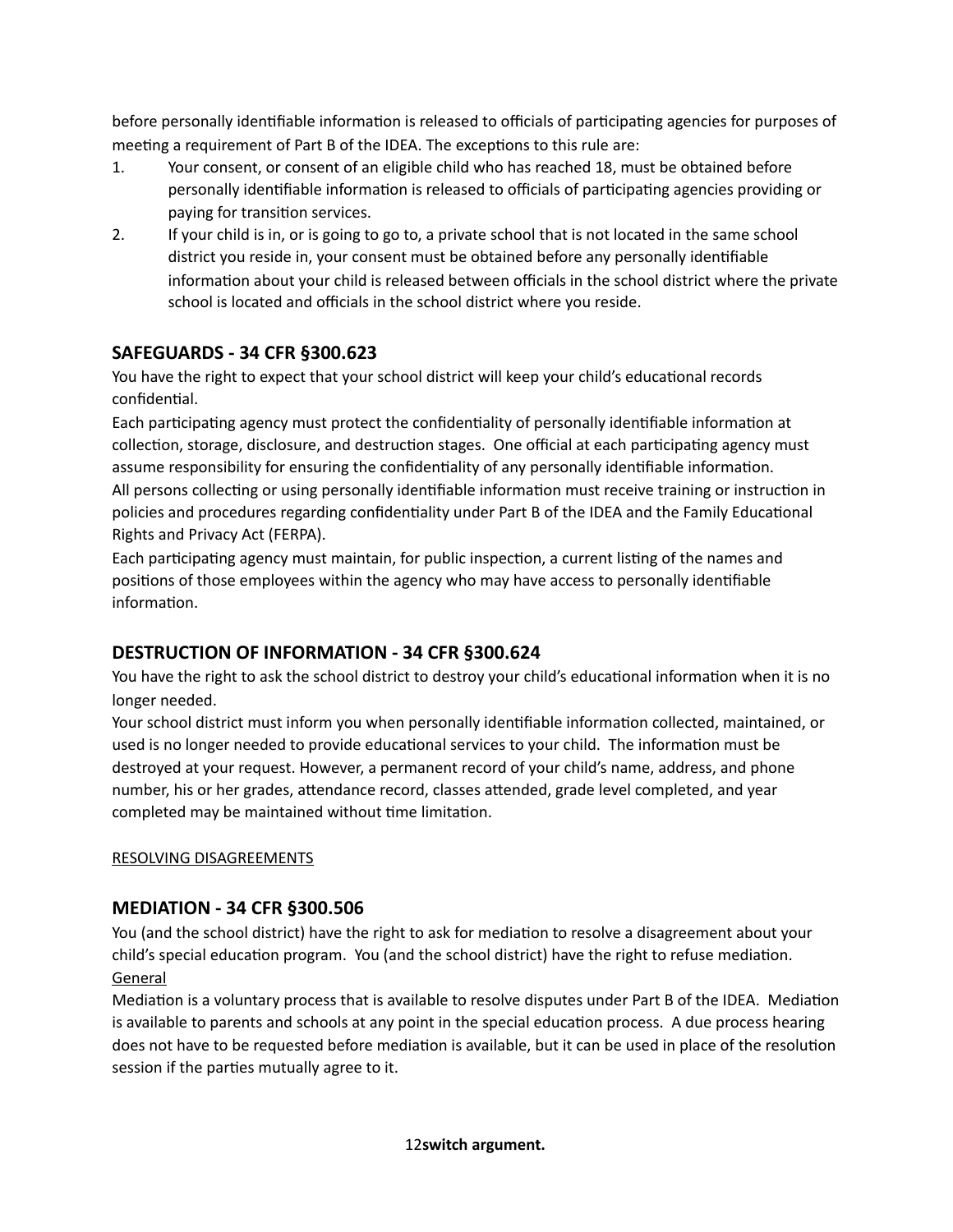#### Requirements

The mediation process:

- 1. Is voluntary on your part and the school district's part;
- 2. Is not used to deny or delay your right to a due process hearing, or to deny any other rights you have under Part B of the IDEA; and
- 3. Is conducted by a qualified and impartial mediator who is trained in effective mediation techniques.

Alaska Special Education Mediation Services has qualified mediators who know the laws and regulations relating to the provision of special education and related services. Mediators are selected on an impartial basis.

Mediation is free to both districts and parents. Each meeting in the mediation process is scheduled in a mely manner and held at a place that is convenient for you and the school district.

If you and the school district resolve a dispute through the mediation process, both parties must enter into a legally binding agreement that sets forth the resolution and that:

- 1. States that all discussions that happened during the mediation process will remain confidential and may not be used as evidence in any subsequent due process hearing or civil proceeding; and
- 2. Is signed by both you and a representative of the school district who has the authority to bind the school district.

A written, signed mediation agreement is enforceable in any state court of competent jurisdiction (a court that has the authority under state law to hear this type of case) or in a district court of the United States. Discussions that happened during the mediation process must be confidential. They cannot be used as evidence in any future due process hearing or civil proceeding of any federal court or state court of a state receiving assistance under Part B of IDEA.

### Impartiality of mediator

The mediator:

1. May not be an employee of the state educational agency or the school district that is involved in the education or care of your child; and

2. Must not have a personal or professional interest which conflicts with the mediator's objectivity. A person who otherwise qualifies as a mediator is not an employee of a school district or state agency solely because he or she is paid by the agency or school district to serve as a mediator.

### Requests for Mediation

Please send requests for mediation to:

Alaska Special Education Mediation Services c/o Dave Thomas P.O. Box 4750 Whitefish, MT 59937 Phone: (800) 580-2209 Fax: (406) 863-9229 Email: thomaswf@centurytel.net

### IEP FACILITATIONS

Requests for IEP Facilitations

Individualized Education Program (IEP) facilitation is a voluntary process that can be used when all parties to an IEP meeting agree that the presence of a neutral third party would help to facilitate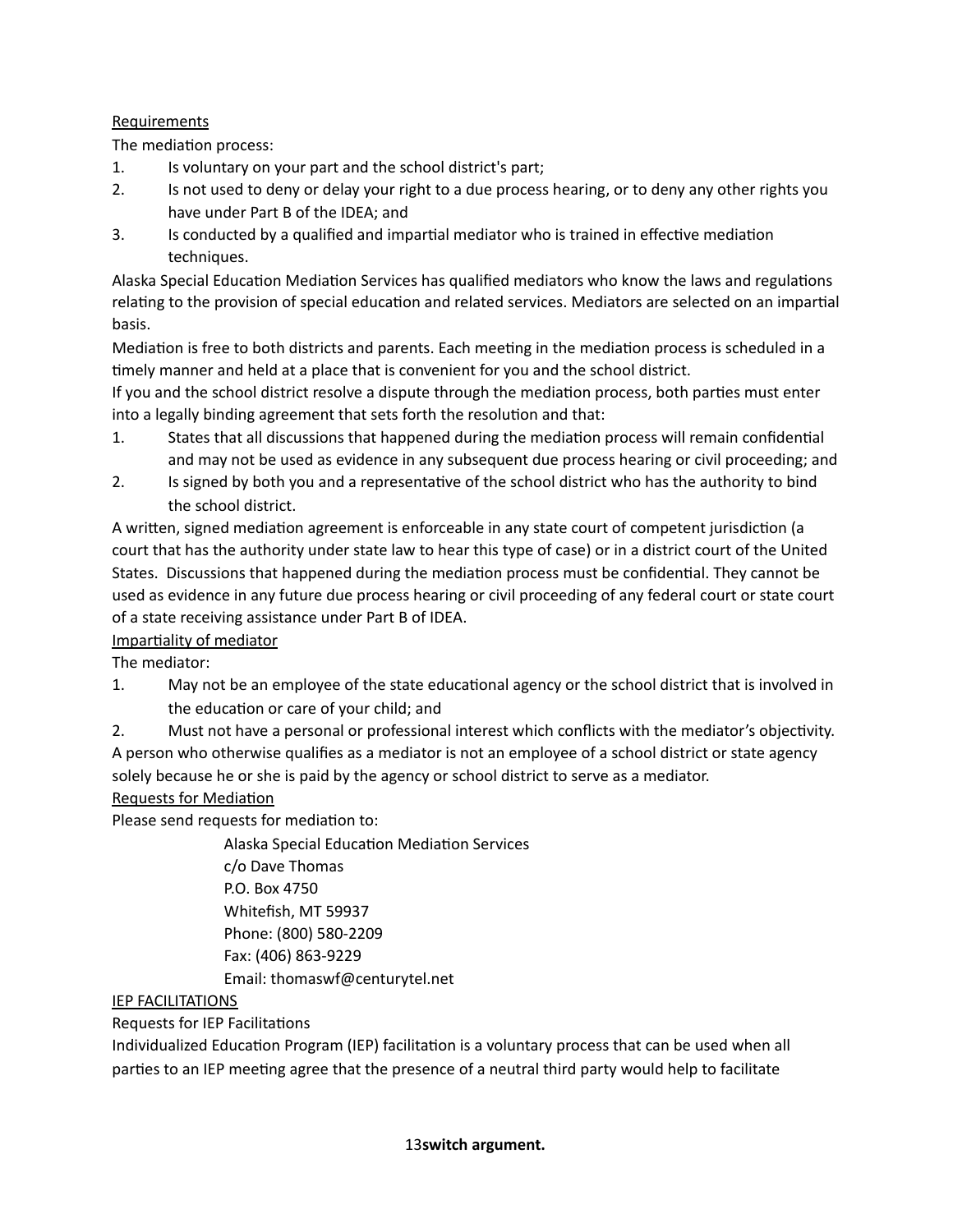communication for the successful drafting of the student's IEP. This process is not necessary for most IEP meetings, but can be helpful for teams that are experiencing difficulties in drafting an appropriate IEP. An IEP facilitator is a third-party neutral presence who has a thorough understanding of special education law and procedures. They are not advocates for either party. They help members of the IEP team to focus on the issues at hand during the IEP meeting. The facilitator's role is to focus the dynamics of the meeting to ensure that the participants interact respectfully, that the perspectives of all the participants are heard, and that the participants focus on the issues and future actions. If you would like to find out more information or to request an IEP facilitation, contact:

> Alaska Special Education Mediation Services c/o Dave Thomas PO Box 4750 Whitefish, MT 59937 Toll free: 1-800-580-2209 Fax: (406) 863-9229 Email: thomaswf@centurytel.net

#### DIFFERENCE BETWEEN DUE PROCESS HEARING & ADMINISTRATIVE COMPLAINT PROCEDURES

In addition to mediation, you have the right to use the administrative complaint process or request a due process hearing to resolve disagreements with the school district. These options have different rules and procedures.

There are separate procedures for administrative complaints and for due process complaints and hearings. As explained below, any individual or organization may file an administrative complaint alleging a violation of any Part B requirement by a school district, the Alaska Department of Education & Early Development, or any other public agency. Only you or a school district may file a due process complaint on any matter relating to a proposal or a refusal to initiate or change the identification, evaluation or educational placement of a child with a disability, or the provision of a free appropriate public education (FAPE) to the child.

Administrative complaints are generally resolved within a 60-calendar-day timeline; unless the timeline is properly extended, an impartial due process hearing officer must hear a due process complaint (if not resolved through a resolution meeting or through mediation) and issue a written decision within 45-calendar-days after the end of the resolution period, as described in this document under the heading Resolution Process, unless the hearing officer grants a specific extension of the timeline at your request or the school district's request. The administrative complaint and due process complaint, resolution, and hearing procedures are described more fully below.

### <span id="page-13-0"></span>**ADMINISTRATIVE COMPLAINT PROCEDURES - 34 CFR §300.151**

#### General

The Alaska Department of Education & Early Development has written procedures for:

- 1. Resolving any complaint, including a complaint filed by an organization or individual from another state;
- 2. The filing of a complaint with the department.

The department widely distributes the administrative complaint procedures to parents and other interested individuals, including parent training and information centers, protection and advocacy agencies, independent living centers, and other appropriate entities.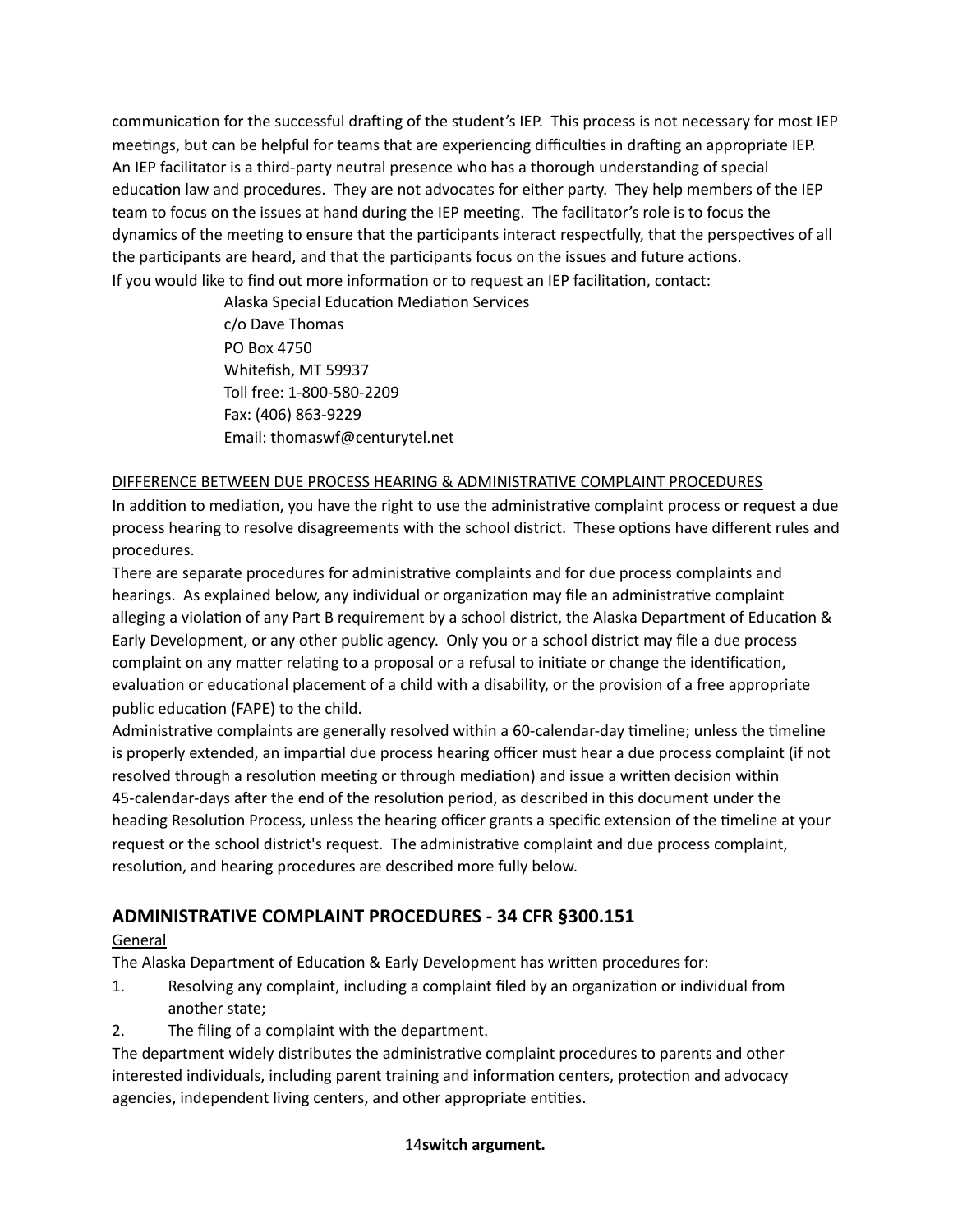#### Remedies for denial of appropriate services

In resolving an administrative complaint in which the department has found a failure to provide appropriate services, the department will address:

- 1. The failure to provide appropriate services, including corrective action appropriate to address the needs of the child; and
- 2. Appropriate future provision of services for all children with disabilities.

Administrative complaint procedures have a time limit of 60 calendar days after a complaint is filed to:

- 1. Carry out an independent on-site investigation, if the department determines that an investigation is necessary;
- 2. Give the complainant the opportunity to submit additional information, either orally or in writing, about the allegations in the complaint;
- 3. Provide the school district or other public agency with the opportunity to respond to the complaint, including, at a minimum: (a) at the option of the agency, a proposal to resolve the complaint; and (b) an opportunity for a parent who has filed a complaint and the agency to agree voluntarily to engage in mediation;
- 4. Review all relevant information and make an independent determination as to whether the school district or other public agency is violating a requirement of Part B of the IDEA; and
- 5. Issue a written decision to the complainant that addresses each allegation in the complaint and contains: (a) findings of fact and conclusions; and (b) the reasons for the final decision.

### Time extension; final decision; implementation

The Department of Education & Early Development procedures described above also:

- 1. Permit an extension of the 60 calendar-day time limit only if: (a) exceptional circumstances; or (b) the parent and the school district or other public agency involved voluntarily agree to extend the time to resolve the matter through mediation or alternative means of dispute resolution.
- 2. Include procedures for effective implementation of the final decision, if needed, including: (a) technical assistance activities; (b) negotiations; and (c) corrective actions to achieve compliance.

### Administrative complaints and due process hearings

If a written administrative complaint is received that is also the subject of a due process hearing as described below under the heading Filing a Due Process Complaint, or the complaint contains multiple issues of which one or more are part of such a hearing, the department will set aside the complaint, or any part of the complaint that is being addressed in the due process hearing until the hearing is over. Any issue in the administrative complaint that is not a part of the due process hearing must be resolved using the time limit and procedures described above.

If an issue is raised in an administrative complaint has previously been decided in a due process hearing involving the same parties (you and the school district), then the due process hearing decision is binding on that issue and the department will inform the complainant that the decision is binding.

# <span id="page-14-0"></span>**FILING AN ADMINISTRATIVE COMPLAINT - 34 CFR §300.153**

You have the right to file a special education administrative complaint. Your complaint must include specific information.

Any individual or organization, including parents, may file a signed written administrative complaint under the procedures described above. The complaint must allege a violation of any requirement of Part B of the IDEA or its regulations by a school district, the Alaska Department of Education & Early Development or any other public agency. The violation must have occurred not more than one year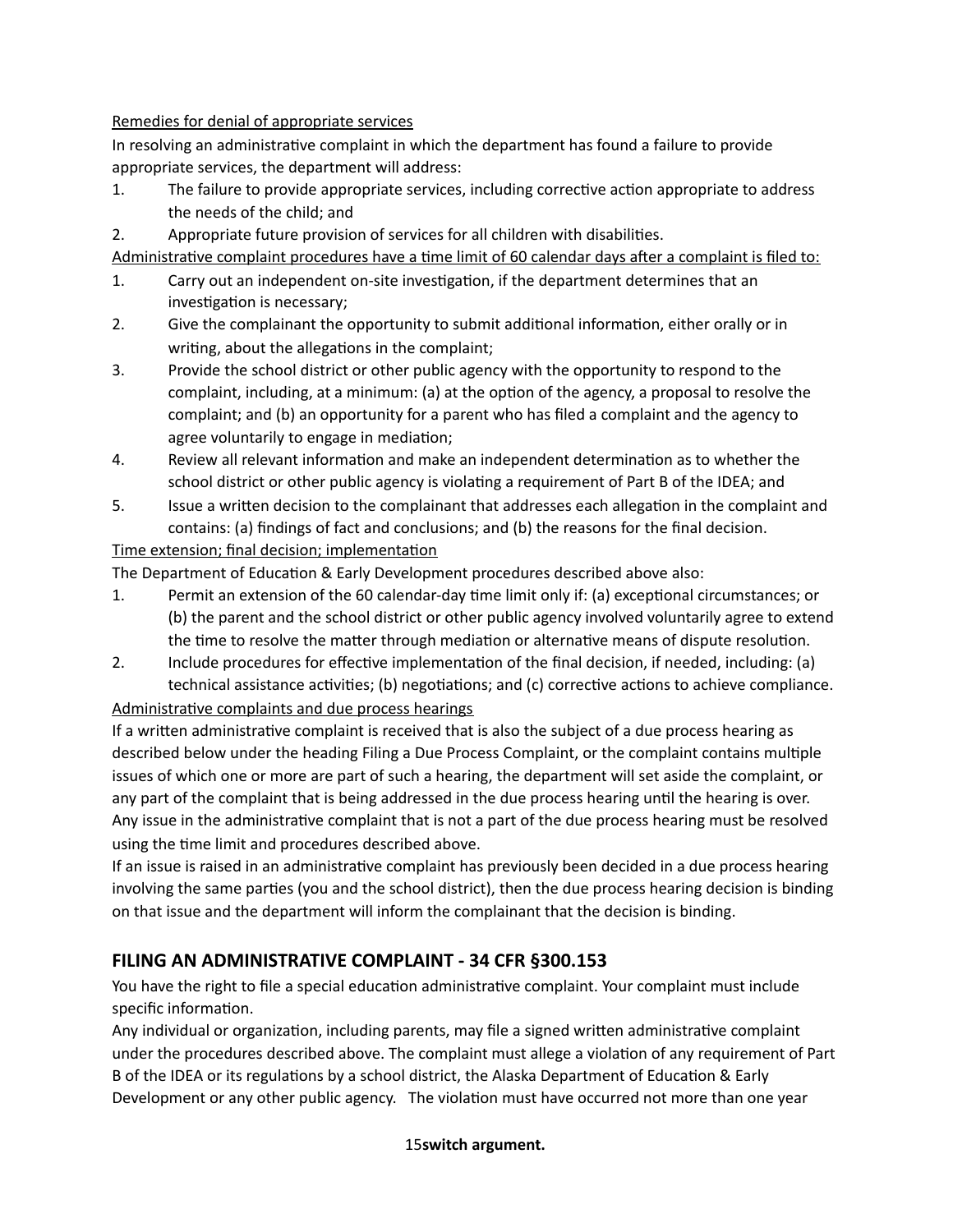prior to the date that the complaint is received. An administrative complaint may allege a systemic violation, a violation of the rights of a specific child, or both. The department may consolidate two or more related administrative complaints for purposes of investigation, but will issue separate decisions if necessary to preserve confidentiality.

The administrative complaint must be dated and include:

- 1. A statement that a school district, the department, or other public agency has violated a requirement of Part B of the IDEA or its regulations;
- 2. The facts on which the statement is based;
- 3. The signature and contact information for the complainant; and
- 4. If alleging violations regarding a specific child:
	- a. The name of the child and address of the residence of the child;
	- b. The name of the school the child is attending;
	- c. In the case of a homeless child or youth, available contact information for the child, and the name of the school the child is attending;
	- d. A description of the nature of the problem of the child, including facts relating to the problem; and
	- e. A proposed resolution of the problem to the extent known and available to the party filing the complaint at the time the complaint is filed (only required if the issues are related to a specific child).

The party filing the complaint must forward a copy of the complaint to the school district or other public agency serving the child at the same time the party files the complaint with the department. The department has a sample form available at the end of this document. The use of the sample form is optional, but complaints must include the required information to be considered and processed.

Administrative Complaints may be mailed, emailed, or faxed to:

Special Education Administrative Complaints Alaska Department of Education & Early Development P.O. Box 110500 Juneau, AK 99811-0500 Fax to: (907) 465-2806 Email: sped@alaska.gov

# <span id="page-15-0"></span>**FILING A DUE PROCESS COMPLAINT - 34 CFR §300.507**

You have the right to ask for a due process hearing if you and the school district cannot agree about your child's special education. Your hearing request must include specific information. General

You or the school district may file a due process complaint on any matter relating to a proposal or a refusal to initiate or change the identification, evaluation, or educational placement of your child or the provision of a free appropriate public education (FAPE) to your child.

To file a due process hearing request, parents must do so in within 12 months from the date the school district provided a written notice of the decision with which the parent disagrees.

The above timeline does not apply to you if you could not file a due process complaint within the timeline because:

1. The school district specifically misrepresented that it had resolved the issues idenfied in the complaint; or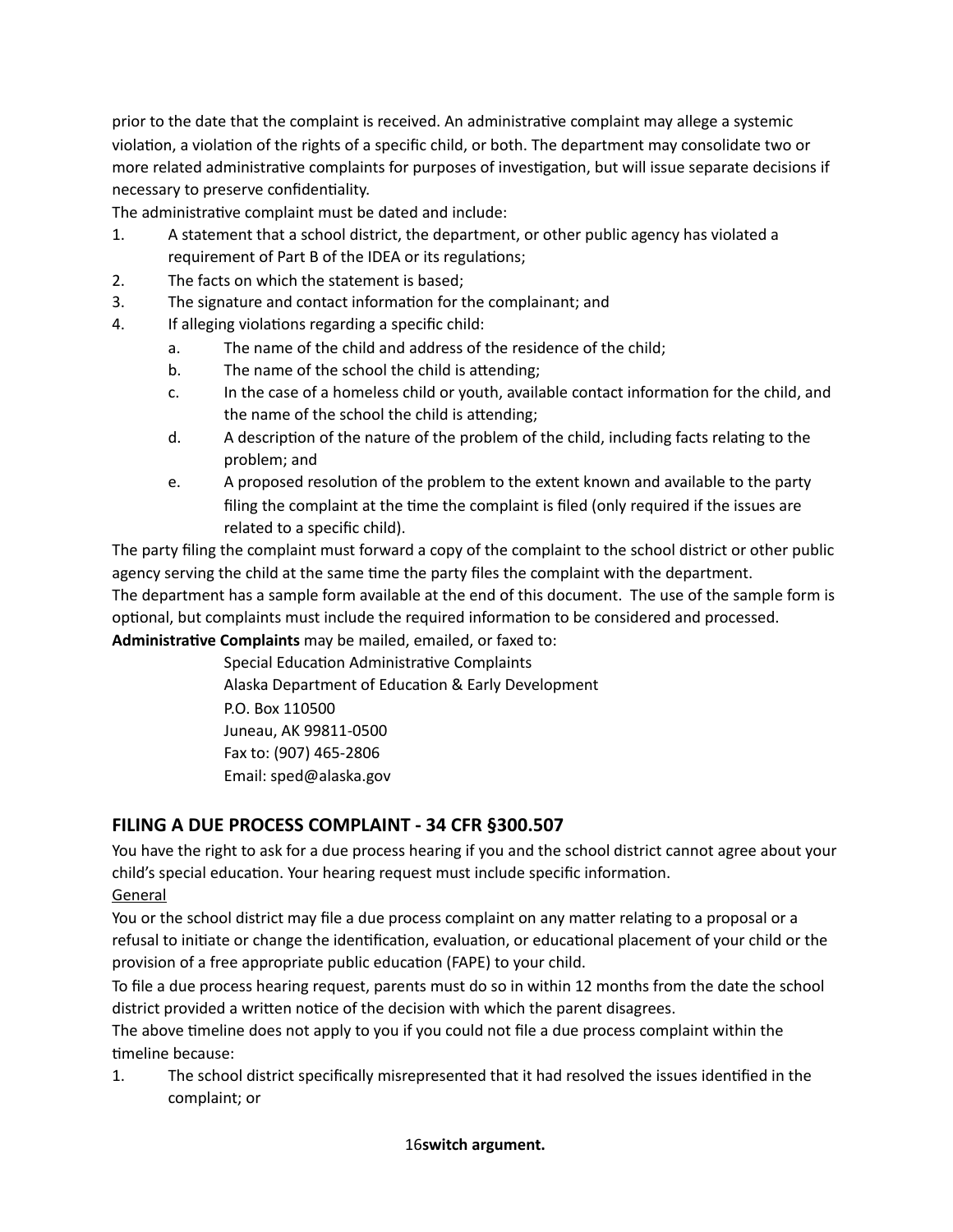2. The school district withheld information from you that it was required to provide you under Part B of the IDEA.

School districts must file a complaint for a due process hearing within 60 days after a parent takes the action or inaction that is the subject of the complaint.

# Information for parents

The school district must inform you of any free or low-cost legal and other relevant services available in the area if you request the information, or if you or the school district file a due process complaint.

# <span id="page-16-0"></span>**DUE PROCESS COMPLAINT - 34 CFR §300.508**

# General

In order to request a hearing, you or the school district (or your attorney or the district's attorney) must submit a due process complaint to the other party. That complaint must contain all of the content listed below and must be kept confidential. You or the school district, whichever one filed the complaint, must also provide the Department of Education & Early Development with a copy of the complaint.

# Content of the complaint

The due process complaint must include:

- 1. The name of the child;
- 2. The address of the child's residence;
- 3. The name of the child's school;
- 4. If the child is a homeless child or youth, the child's contact information and the name of the child's school;
- 5. A description of the nature of the problem of the child relating to the proposed or refused action, including facts relating to the problem; and
- 6. A proposed resolution of the problem to the extent known and available to you or the school district at the time.

# Request for Due Process Hearing

The department has a sample form available at the end of this document. The use of the sample form is optional but hearing requests must include the required information to be considered and processed. **Due Process Hearing Requests** may be mailed, emailed, or faxed to:

> Special Education Due Process Hearing Request Alaska Department of Education & Early Development P.O. Box 110500 Juneau, Alaska 99811-0500 Fax to: (907) 465-2806 Email: sped@alaska.gov

Once a request for a due process hearing is received by the department, a trained hearing officer is appointed. The hearing officer will schedule and conduct a hearing that is reasonably convenient to the parent and the district. Hearing officers in Alaska have knowledge of the law pertaining to students with disabilities, and have been trained by the department. The hearing officer will be appointed through a random selection process from a list maintained by the department. Within 5 business days after receipt of the request, the department will provide you and the parent a notice of appointment, including the name and a statement of the qualifications of the hearing officer the department has determined available to conduct the hearing.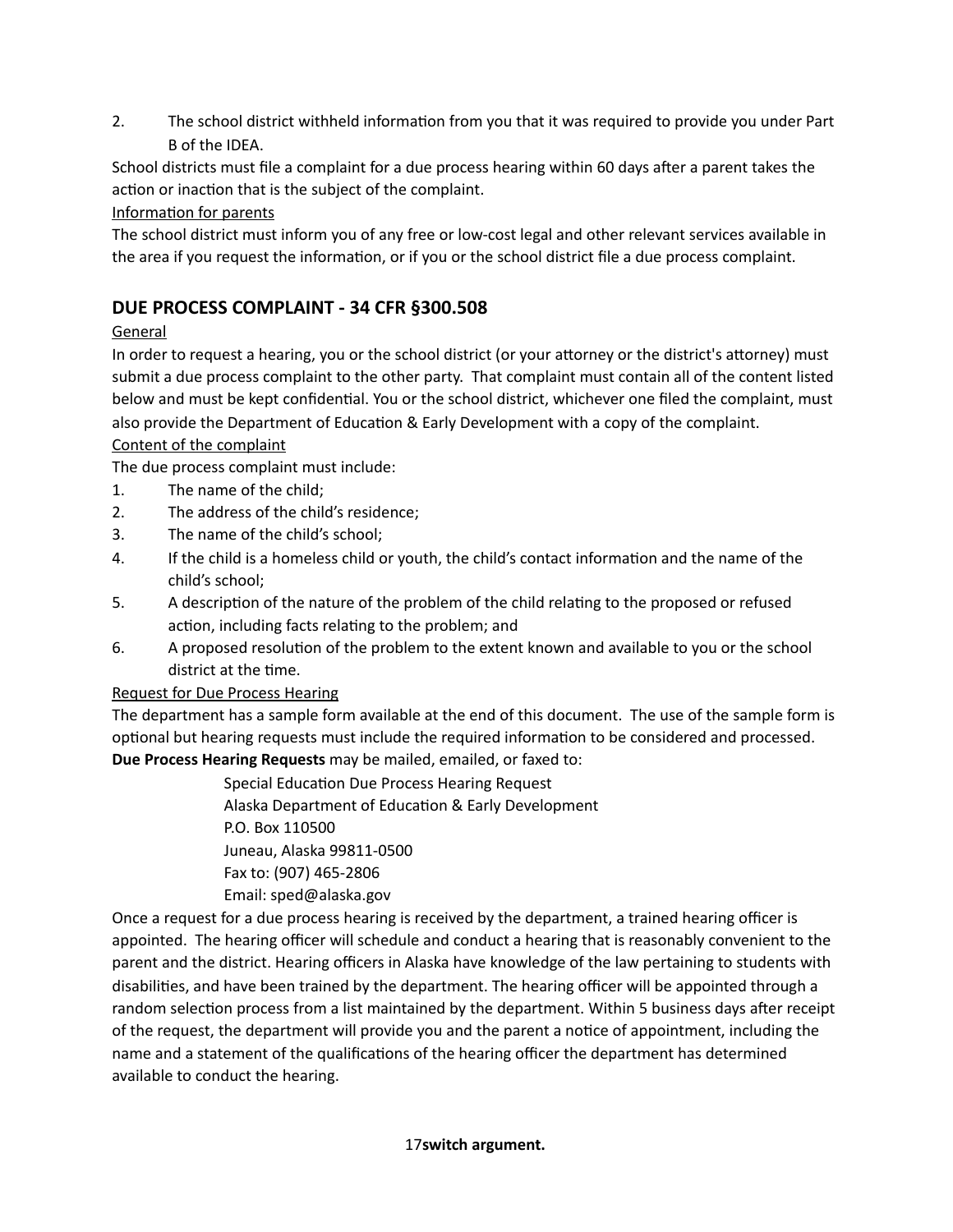Districts and parents each have the right to reject, without stating a reason, one hearing officer appointed by the department. The district or the parent must send written notice of the rejection to the department within 5 days after receiving the department's notice of appointment. The department will, within 5 business days after receipt of the written rejection, provide a notice of appointment of another hearing officer to conduct the hearing. Each appointment is subject to a right of rejection by a party who has not previously rejected an appointment.

A due process hearing itself has a number of scripted components under the law.

- 1. The hearing officer may hold a pre-hearing conference or a settlement conference if requested by the parties;
- 2. The hearing officer must provide at least 10 day notice of the scheduled hearing to both parties;
- 3. The district must conduct a resolution meeting within 15 days of notification, unless the complainant and district agree in writing to waive the resolution meeting, or the complainant and district agree to pursue mediation;
- 4. The hearing officer may proceed with the hearing if resolution or mediation is waived or fails within 30 days, or within 15 days for an expedited due process hearing.
- 5. The hearing officer shall issue a final written decision not later than 45 days after one of the following events:
	- a. the complainant and the district agree in writing to waive the resolution meeting;
	- b. during either the mediation or resolution meeting process, the complainant and the district agree in writing that an agreement is not possible;
	- c. the complainant or the district withdraws from the mediation process after the district and the complainant had agreed in writing to continue the mediation at the end of the 30-day resolution period; or
	- d. the thirty-day timeline for the resolution meeting has expired without the complainant and the respondent resolving the complaint or agreeing in writing to continue mediation."
- 1. If a parent or district requests an expedited hearing on a disciplinary issue the timelines for a decision are considerably reduced. The resolution meeting must be held by the district (or waived by the parties) within seven days; the hearing officer must hold an expedited due process hearing within 20 school days, and a final written decision must be issued within 10 school days after the hearing.

# Sufficiency of complaint

In order for a due process complaint to go forward, it must be considered sufficient. The due process complaint will be considered sufficient (to have met the content requirements above) unless the party receiving the due process complaint (you or the school district) nofies the hearing officer and the other party in writing, within 15 calendar days of receiving the complaint, that the receiving party believes that the due process complaint does not meet the requirements listed above.

Within five calendar days of receiving the notification the receiving party (you or the school district) considers a due process complaint insufficient, the hearing officer must decide if the due process complaint meets the requirements listed above, and notify you and the school district in writing immediately.

### Complaint amendment

You or the school district may make changes to the complaint only if: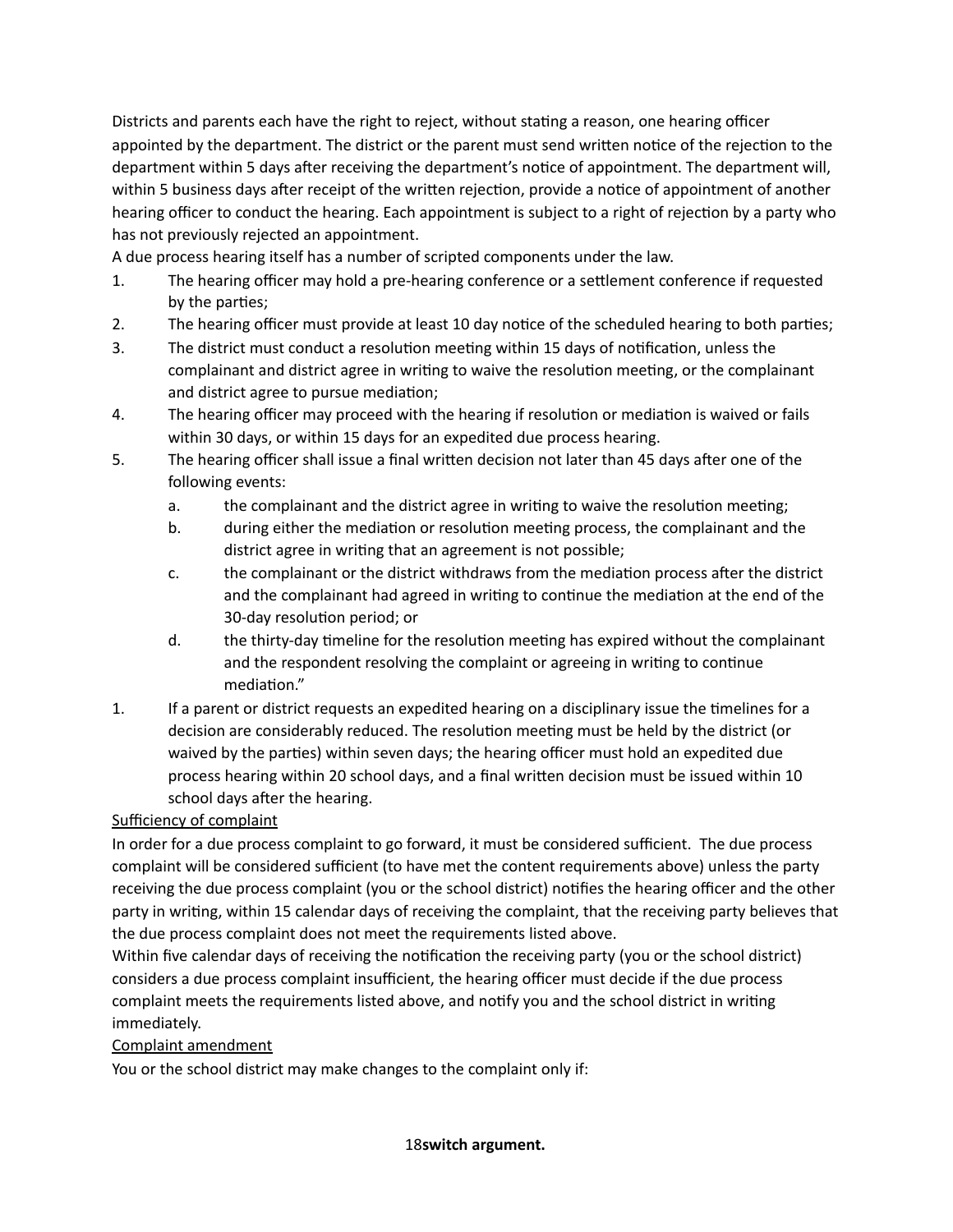- 1. The other party approves of the changes in wring and is given the chance to resolve the due process complaint through a resolution meeting, described below; or
- 2. By no later than five days before the due process hearing begins, the hearing officer grants permission for the changes.

If the complaining party (you or the school district) makes changes to the due process complaint, the timelines for the resolution meeting (within 15 calendar days of receiving the complaint) and the time period for resolution (within 30 calendar days of receiving the complaint) start again on the date the amended complaint is filed.

# School district response to a due process complaint

If the school district has not sent a prior written notice to you, as described under the heading Prior Written Notice, regarding the subject matter contained in your due process complaint, the school district must, within 10 calendar days of receiving the due process complaint, send to you a response that includes:

- 1. An explanation of why the school district proposed or refused to take the action raised in the due process complaint;
- 2. A description of other options that your child's individualized education program (IEP) Team considered and the reasons why those options were rejected;
- 3. A description of each evaluation procedure, assessment, record, or report the school district used as the basis for the proposed or refused action; and
- 4. A description of the other factors that are relevant to the school district's proposed or refused action.

Providing the information in items 1-4 above does not prevent the school district from asserting that your due process complaint was insufficient.

Other party response to a due process complaint

Except as stated under the sub-heading immediately above, School district response to a due process complaint, the party receiving a due process complaint must, within 10 calendar days of receiving the complaint, send the other party a response that specifically addresses the issues in the complaint.

# <span id="page-18-0"></span>**THE CHILD'S PLACEMENT DURING A DUE PROCESS COMPLAINT AND HEARING - 34 CFR §300.518**

Except as provided below under the heading PROCEDURES WHEN DISCIPLINING CHILDREN WITH DISABILITIES, once a due process complaint is sent to the other party, during the resolution process time period, and while waiting for the decision of any impartial due process hearing or court proceeding, unless you and the school district agree otherwise, your child must remain in his or her current educational placement.

If the due process complaint involves an application for initial admission to public school, your child, with your consent, must be placed in the regular public school program until the completion of all such proceedings.

If the due process complaint involves an application for initial services under Part B of the IDEA for a child who is transitioning from being served under Part C of the IDEA to Part B of the IDEA and who is no longer eligible for Part C services because the child has turned three, the school district is not required to provide the Part C services that the child has been receiving. If the child is found eligible under Part B of the IDEA and you consent for the child to receive special education and related services for the first time,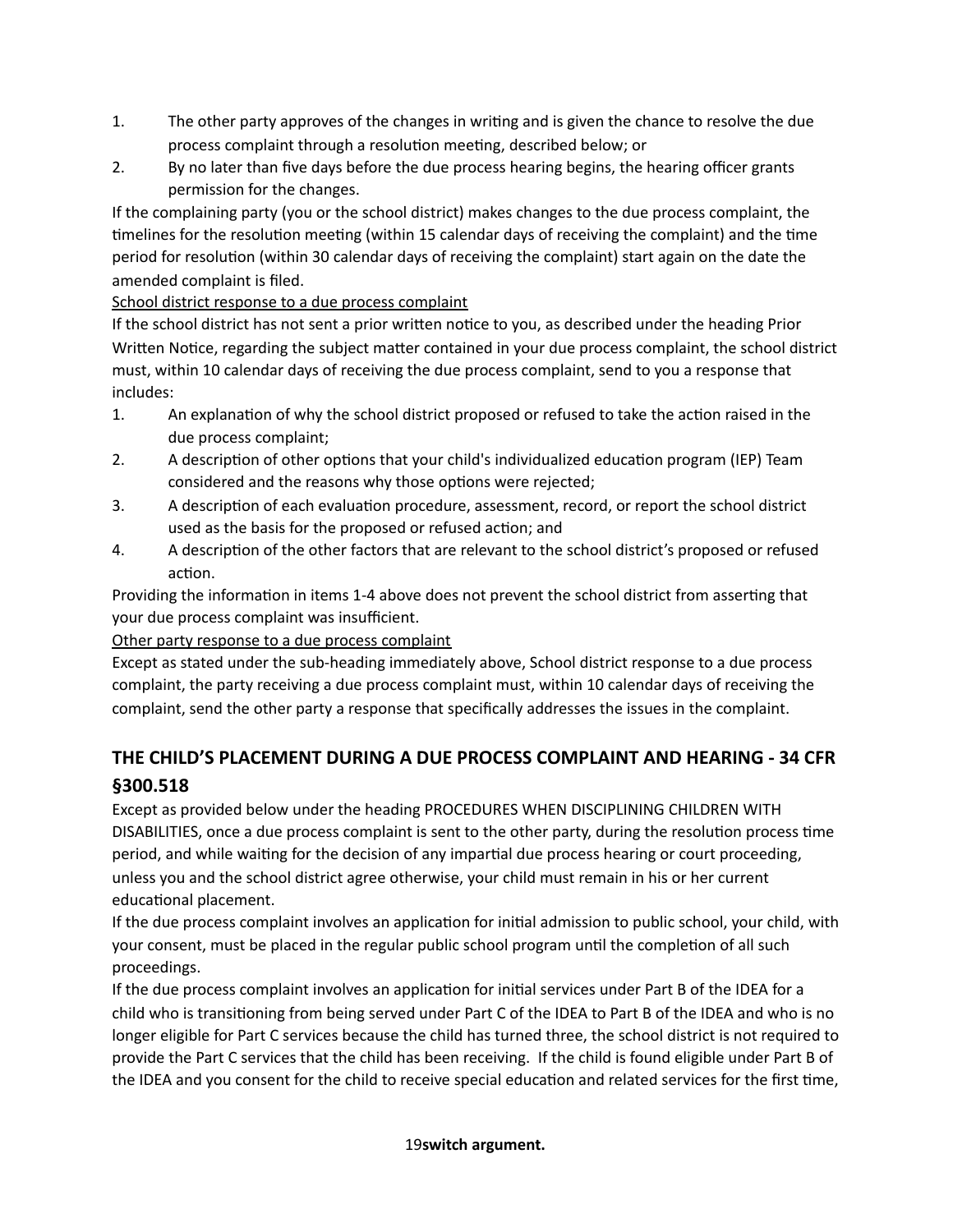then, pending the outcome of the proceedings, the school district must provide those special education and related services that are not in dispute (those which you and the school district both agree upon).

# <span id="page-19-0"></span>**RESOLUTION PROCESS - 34 CFR §300.510**

### Resolution meeting

Within 15 calendar days of receiving notice of your due process complaint, and before the due process hearing begins, the school district must convene a meeting with you and the relevant member or members of the individualized education program (IEP) Team who have specific knowledge of the facts identified in your due process complaint. The meeting:

1. Must include a representative of the school district who has decision-making authority on behalf of the school district; and

2. May not include an attorney of the school district unless you are accompanied by an attorney. You and the school district determine the relevant members of the IEP Team to attend the meeting. The purpose of the meeting is for you to discuss your due process complaint, and the facts that form the basis of the complaint, so that the school district has the opportunity to resolve the dispute. The resolution meeting is not necessary if:

- 1. You and the school district agree in writing to waive the meeting; or
- 2. You and the school district agree to use the mediation process, as described under the heading Mediation.

### Resolution period

If the school district has not resolved the due process complaint to your satisfaction within 30 calendar days of the receipt of the due process complaint (during the time period for the resolution process), the due process hearing may occur.

The 45-calendar-day timeline for issuing a final decision begins at the expiration of the 30-calendar-day resolution period, with certain exceptions for adjustments made to the 30-calendar-day resolution period, as described below. Except where you and the school district have both agreed to waive the resolution process or to use mediation, your failure to participate in the resolution meeting will delay the timelines for the resolution process and due process hearing until you agree to participate in a meeting. If after making reasonable efforts and documenting such efforts, the school district is not able to obtain your participation in the resolution meeting, the school district may, at the end of the 30-calendar-day resolution period, request that a hearing officer dismiss your due process complaint. Documentation of such efforts must include a record of the school district's attempts to arrange a mutually agreed upon time and place, such as:

- 1. Detailed records of telephone calls made or attempted and the results of those calls;
- 2. Copies of correspondence sent to you and any responses received; and
- 3. Detailed records of visits made to your home or place of employment and the results of those visits.

If the school district fails to hold the resolution meeting within 15 calendar days of receiving notice of your due process complaint or fails to participate in the resolution meeting, you may ask a hearing officer to order that the 45-calendar-day due process hearing timeline begin.

Adjustments to the 30-calendar-day resolution period

If you and the school district agree in writing to waive the resolution meeting, then the 45-calendar-day timeline for the due process hearing starts the next day. After the start of mediation or the resolution meeting and before the end of the 30-calendar-day resolution period, if you and the school district agree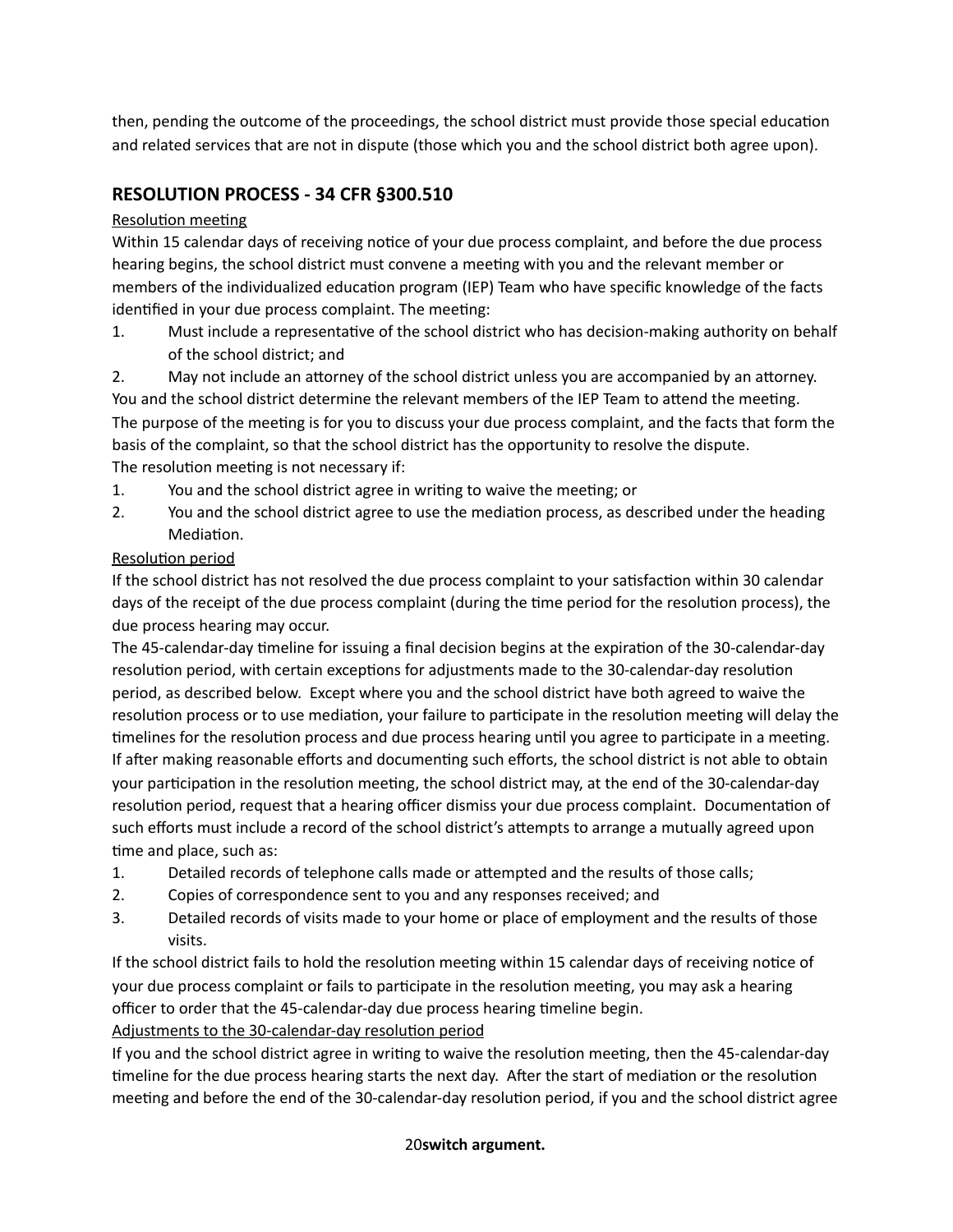in writing that no agreement is possible, then the 45-calendar-day timeline for the due process hearing starts the next day.

If you and the school district agree to use the mediation process, at the end of the 30-calendar-day resolution period, both parties can agree in writing to continue the mediation until an agreement is reached. However, if either you or the school district withdraws from the mediation process, then the 45-calendar-day timeline for the due process hearing starts the next day.

### Written settlement agreement

If a resolution to the dispute is reached at the resolution meeting, you and the school district must enter into a legally binding agreement that is:

- 1. Signed by you and a representative of the school district who has the authority to bind the school district; and
- 2. Enforceable in any state court of competent jurisdiction (a state court that has authority to hear this type of case) or in a district court of the United States or by the state educational agency, if your state has another mechanism or procedures that permit parties to seek enforcement of resolution agreements.

### Agreement review period

If you and the school district enter into an agreement as a result of a resolution meeting, either party (you or the school district) may void the agreement within 3 business days of the time that both you and the school district signed the agreement.

# <span id="page-20-0"></span>**IMPARTIAL HEARING OFFICER - 34 CFR §300.511**

At a minimum, a hearing officer:

- 1. Must not be an employee of the state educational agency or the school district that is involved in the education or care of the child. However, a person is not an employee of the agency solely because he/she is paid by the agency to serve as a hearing officer;
- 2. Must not have a personal or professional interest that conflicts with the hearing officer's objectivity in the hearing;
- 3. Must be knowledgeable and understand the provisions of the IDEA, and federal and state regulations pertaining to the IDEA, and legal interpretations of the IDEA by federal and state courts; and
- 4. Must have the knowledge and ability to conduct hearings, and to make and write decisions, consistent with appropriate, standard legal practice.

The department keeps a list of those persons who serve as hearing officers that includes a statement of the qualifications of each hearing officer. The list is available on the department's website.

# <span id="page-20-1"></span>**HEARING RIGHTS - 34 CFR §300.512**

### General

Any party to a due process hearing (including a hearing relating to disciplinary procedures) has the right to:

- 1. Be accompanied and advised by a lawyer and/or persons with special knowledge or training regarding the problems of children with disabilities;
- 2. Present evidence and confront, cross-examine, and require the attendance of witnesses;
- 3. Prohibit the introduction of any evidence at the hearing that has not been disclosed to that party at least five business days before the hearing;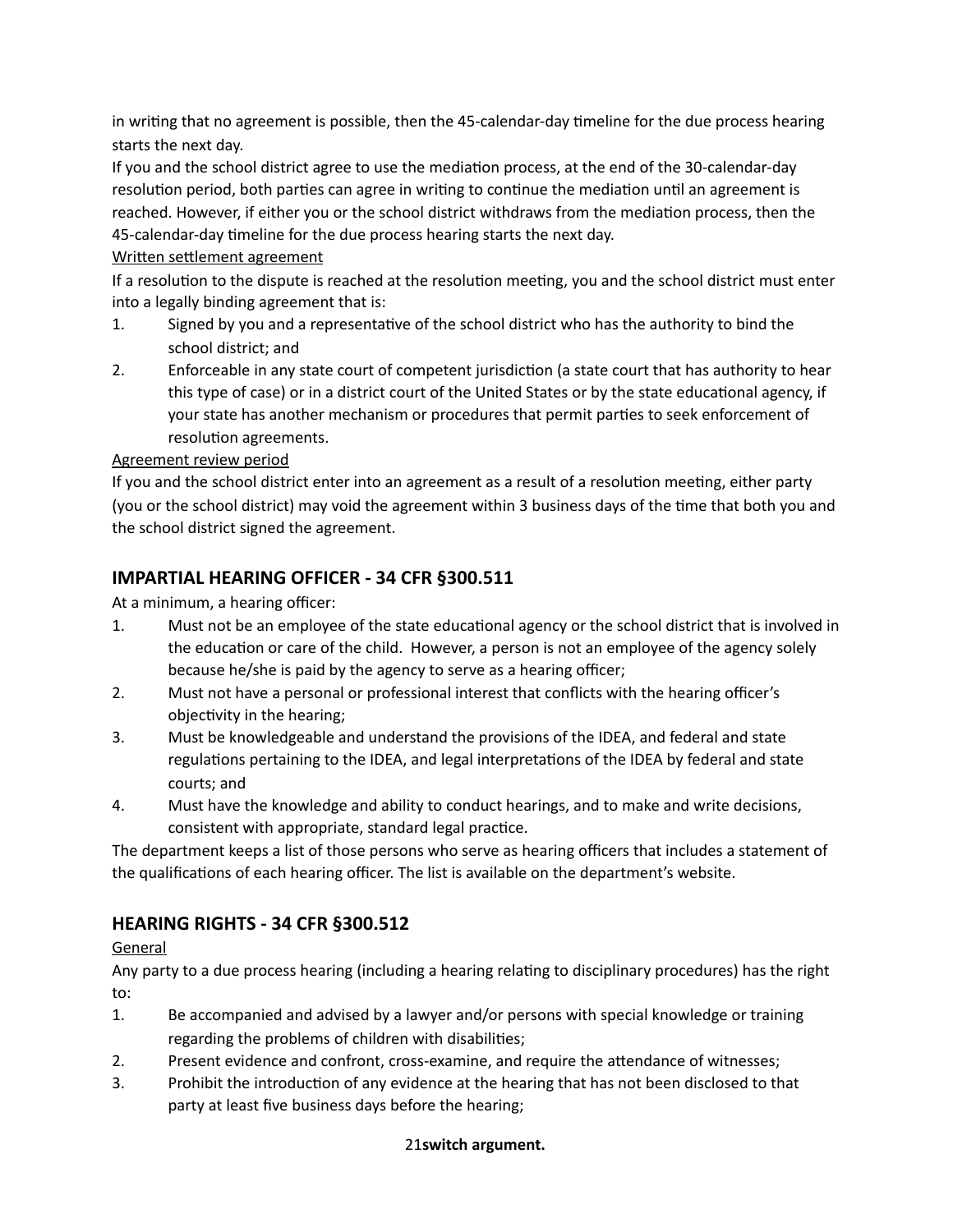- 4. Obtain a written, or, at your option, electronic, word-for-word record of the hearing; and
- 5. Obtain written, or, at your option, electronic findings of fact and decisions.

# Additional disclosure of information

At least five business days prior to a due process hearing, you and the school district must disclose to each other all evaluations completed by that date and recommendations based on those evaluations that you or the school district intend to use at the hearing. A hearing officer may prevent any party that fails to comply with this requirement from introducing the relevant evaluation or recommendation at the hearing without the consent of the other party.

Parental rights at hearings

You must be given the right to:

- 1. Have your child present;
- 2. Open the hearing to the public; and
- 3. Have the record of the hearing, the findings of fact and decisions provided to you at no cost.

# <span id="page-21-0"></span>**HEARING DECISIONS - 34 CFR §300.513**

### Decision of hearing officer

A hearing officer's decision on whether your child received a free appropriate public education (FAPE) must be based on substantive grounds. In matters alleging a procedural violation, a hearing officer may find that your child did not receive FAPE only if the procedural inadequacies:

- 1. Interfered with your child's right to a free appropriate public education (FAPE);
- 2. Significantly interfered with your opportunity to participate in the decision-making process regarding the provision of a free appropriate public education (FAPE) to your child; or
- 3. Caused a deprivation of an educational benefit.

### Construction clause

None of the provisions described above can be interpreted to prevent a hearing officer from ordering a school district to comply with the requirements in the procedural safeguards section of the federal regulations under Part B of the IDEA (34 CFR §§300.500 through 300.536).

### Separate request for a due process hearing

Nothing in the procedural safeguards section of the federal regulations under Part B of the IDEA (34 CFR §§300.500 through 300.536) can be interpreted to prevent you from filing a separate due process complaint on an issue separate from a due process complaint already filed.

Findings and decision to advisory panel and general public

The department after deleting any personally identifiable information will:

- 1. Provide the findings and decisions in the due process hearing or appeal to the state special education advisory panel; and
- 2. Make those findings and decisions available to the public.

# <span id="page-21-1"></span>**FINALITY OF DECISION; APPEAL - 34 CFR §300.514**

### Finality of hearing decision

A decision made in a due process hearing (including a hearing relating to disciplinary procedures) is final, except that any party involved in the hearing (you or the school district) may appeal the decision by bringing a civil action, as described below.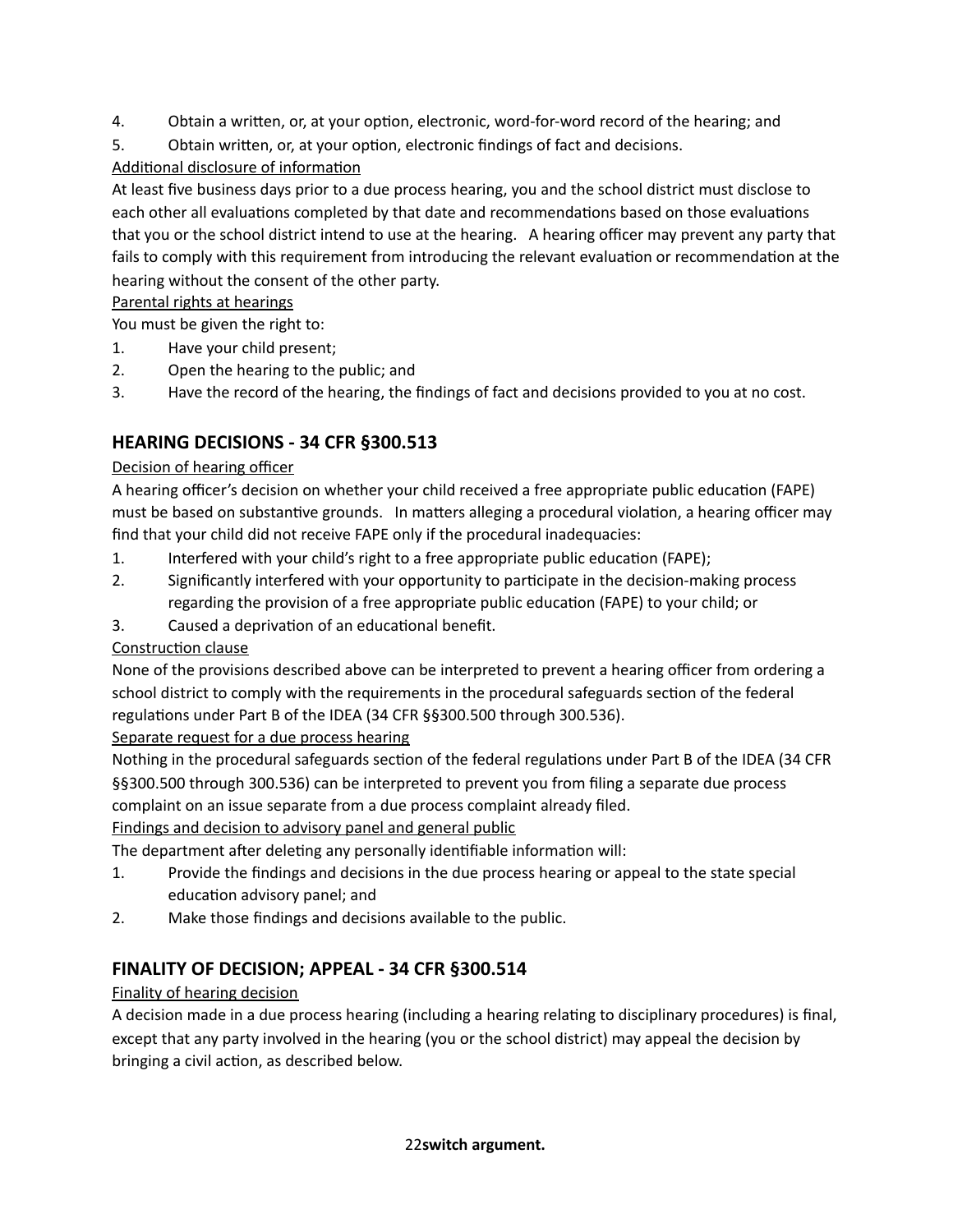# <span id="page-22-0"></span>**TIMELINES AND CONVENIENCE OF HEARINGS - 34 CFR §300.515**

Not later than 45 calendar days after the expiration of the 30-calendar-day period for resolution meetings or, as described under the sub-heading Adjustments to the 30-calendar-day resolution period, not later than 45 calendar days after the expiration of the adjusted time period:

### 1. A final decision is reached in the hearing; and

2. A copy of the decision is mailed to each of the parties.

A hearing officer may grant specific extensions of time beyond the 45-calendar-day time period described above at the request of either party.

Each hearing must be conducted at a time and place that is reasonably convenient to you and your child.

# <span id="page-22-1"></span>**CIVIL ACTIONS, INCLUDING THE TIME PERIOD IN WHICH TO FILE THOSE ACTIONS - 34 CFR §300.516**

### General

Any party (you or the school district) who does not agree with the findings and decision in the due process hearing (including a hearing relating to disciplinary procedures) has the right to bring a civil action with respect to the matter that was the subject of the due process hearing. The action may be brought in a state court of competent jurisdiction (a state court that has authority to hear this type of case) or in a district court of the United States without regard to the amount in dispute. Time limitation

The party (you or the school district) bringing the action shall have 90 calendar days from the date of the decision of the hearing officer to file a civil action.

### Additional procedures

In any civil action, the court:

- 1. Receives the records of the administrative proceedings;
- 2. Hears additional evidence at your request or at the school district's request; and
- 3. Bases its decision on the preponderance of the evidence and grants the relief that the court determines to be appropriate.

### Special Rule

Nothing in Part B of the IDEA restricts or limits the rights, procedures, and remedies available under the U.S. Constitution, the Americans with Disabilities Act of 1990, Title V of the Rehabilitation Act of 1973 (Section 504), or other federal laws protecting the rights of children with disabilities, except that before the filing of a civil action under these laws seeking relief that is also available under Part B of the IDEA, the due process procedures described above must be exhausted to the same extent as would be required if the party filed the action under Part B of the IDEA. This means that you may have remedies available under other laws that overlap with those available under the IDEA, but in general, to obtain relief under those other laws, you must first use the available administrative remedies under the IDEA (i.e., the due process complaint, resolution meeting, and impartial due process hearing procedures) before going directly into court.

# <span id="page-22-2"></span>**ATTORNEYS' FEES - 34 CFR §300.517**

### General

In any action or proceeding brought under Part B of the IDEA, if you prevail, the court, in its discretion, may award reasonable attorneys' fees as part of the costs to you.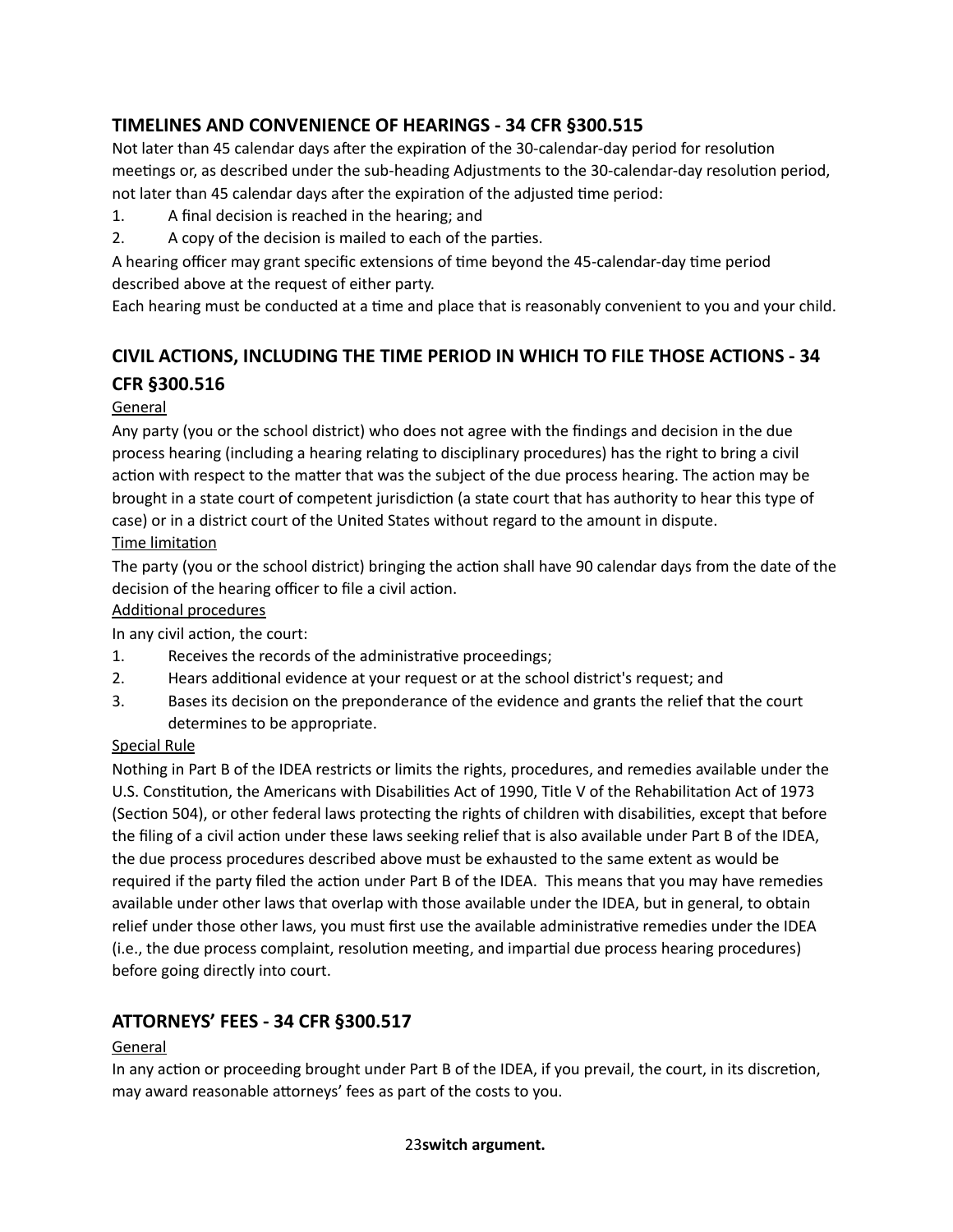In any action or proceeding brought under Part B of the IDEA, the court, in its discretion, may award reasonable attorneys' fees as part of the costs to a prevailing school district, to be paid by your attorney, if the attorney: (a) filed a complaint or court case that the court finds is frivolous, unreasonable, or without foundation; or (b) continued to litigate after the litigation clearly became frivolous, unreasonable, or without foundation; or in any action or proceeding brought under Part B of the IDEA, the court, in its discretion, may award reasonable attorneys' fees as part of the costs to a prevailing school district, to be paid by you or your attorney, if your request for a due process hearing or later court case was presented for any improper purpose, such as to harass, to cause unnecessary delay, or to unnecessarily increase the cost of the action or proceeding.

### Award of fees

A court awards reasonable attorneys' fees as follows:

- 1. Fees must be based on rates prevailing in the community in which the action or hearing arose for the kind and quality of services furnished. No bonus or multiplier may be used in calculating the fees awarded.
- 2. Fees may not be awarded and related costs may not be reimbursed in any action or proceeding under Part B of the IDEA for services performed after a written offer of settlement to you if:
	- a. The offer is made within the time prescribed by Rule 68 of the Federal Rules of Civil Procedure or, in the case of a due process hearing, at any time more than 10 calendar days before the proceeding begins;
	- b. The offer is not accepted within 10 calendar days; and
	- c. The court or administrative hearing officer finds that the relief finally obtained by you is not more favorable to you than the offer of selement. *Despite these restricons, an award of aorneys' fees and related costs may be made to you if you prevail and you were substantially* justified in rejecting the settlement offer.
- 3. Fees may not be awarded relating to any meeting of the individualized education program (IEP) Team unless the meeting is held as a result of an administrative proceeding or court action.

A resolution meeting, as described under the heading Resolution meeting, is not considered a meeting convened as a result of an administrative hearing or court action, and also is not considered an administrative hearing or court action for purposes of these attorneys' fees provisions.

The court reduces, as appropriate, the amount of the attorneys' fees awarded under Part B of the IDEA, if the court finds that:

- 1. You, or your attorney, during the course of the action or proceeding, unreasonably delayed the final resolution of the dispute;
- 2. The amount of the attorneys' fees otherwise authorized to be awarded unreasonably exceeds the hourly rate prevailing in the community for similar services by attorneys of reasonably similar skill, reputation, and experience;
- 3. The time spent and legal services furnished were excessive considering the nature of the action or proceeding; or
- 4. The attorney representing you did not provide to the school district the appropriate information in the due process request notice as described under the heading Due Process Complaint.

However, the court may not reduce fees if the court finds that the school district unreasonably delayed the final resolution of the action or proceeding or there was a violation under the procedural safeguards provisions of Part B of the IDEA.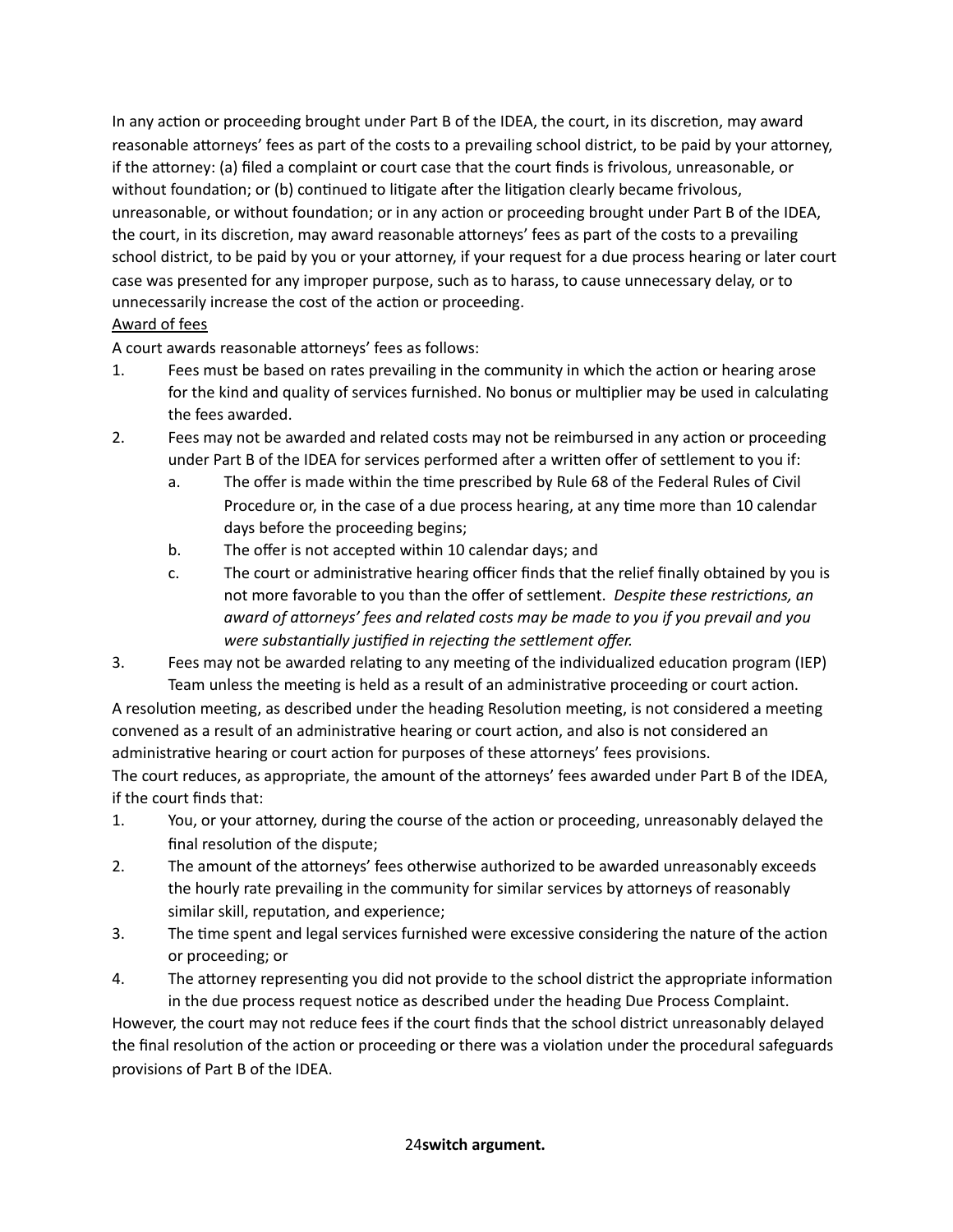#### IDEA PROCEDURES FOR DISCIPLINE

You have the right to specific procedures and protections if the school takes certain disciplinary actions towards your child.

# <span id="page-24-0"></span>**AUTHORITY OF SCHOOL PERSONNEL - 34 CFR §300.530**

### Case-by-case determination

School personnel may consider any unique circumstances on a case-by-case basis, when determining whether a change of placement, made in accordance with the following requirements related to discipline, is appropriate for a child with a disability who violates a school code of student conduct. General

To the extent that they also take such action for children without disabilities, school personnel may, for not more than 10 school days in a row, remove a child with a disability who violates a code of student conduct from his or her current placement to an appropriate interim alternative educational setting (which must be determined by the child's individualized education program (IEP) Team), another setting, or suspension. School personnel may also impose additional removals of the child of not more than 10 school days in a row in that same school year for separate incidents of misconduct, as long as those removals do not constitute a change of placement (see Change of Placement Because of Disciplinary Removals for the definition, below).

Once a child with a disability has been removed from his or her current placement for a total of 10 school days in the same school year, the school district must, during any subsequent days of removal in that school year, provide services to the extent required below under the sub-heading Services. Additional authority

If the behavior that violated the student code of conduct was not a manifestation of the child's disability (see Manifestation determination, below) and the disciplinary change of placement would exceed 10 school days in a row, school personnel may apply the disciplinary procedures to that child with a disability in the same manner and for the same duration as it would to children without disabilities, except that the school must provide services to that child as described below under Services. The child's IEP Team determines the interim alternative educational setting for such services.

### Services

If your child is removed from school for more than 10 days in a school year for breaking school rules, your child must be given educational services. The services that must be provided to a child with a disability who has been removed from the child's current placement may be provided in an interim alternative educational setting.

A school district is only required to provide services to a child with a disability who has been removed from his or her current placement for 10 school days or less in that school year, if it provides services to a child without disabilities who has been similarly removed.

A child with a disability who is removed from the child's current placement for more than 10 school days must:

- 1. Continue to receive educational services, so as to enable the child to continue to participate in the general education curriculum, although in another setting, and to progress toward meeting the goals set out in the child's IEP; and
- 2. Receive, as appropriate, a functional behavioral assessment, and behavioral intervention services and modifications that are designed to address the behavior violation so that it does not happen again.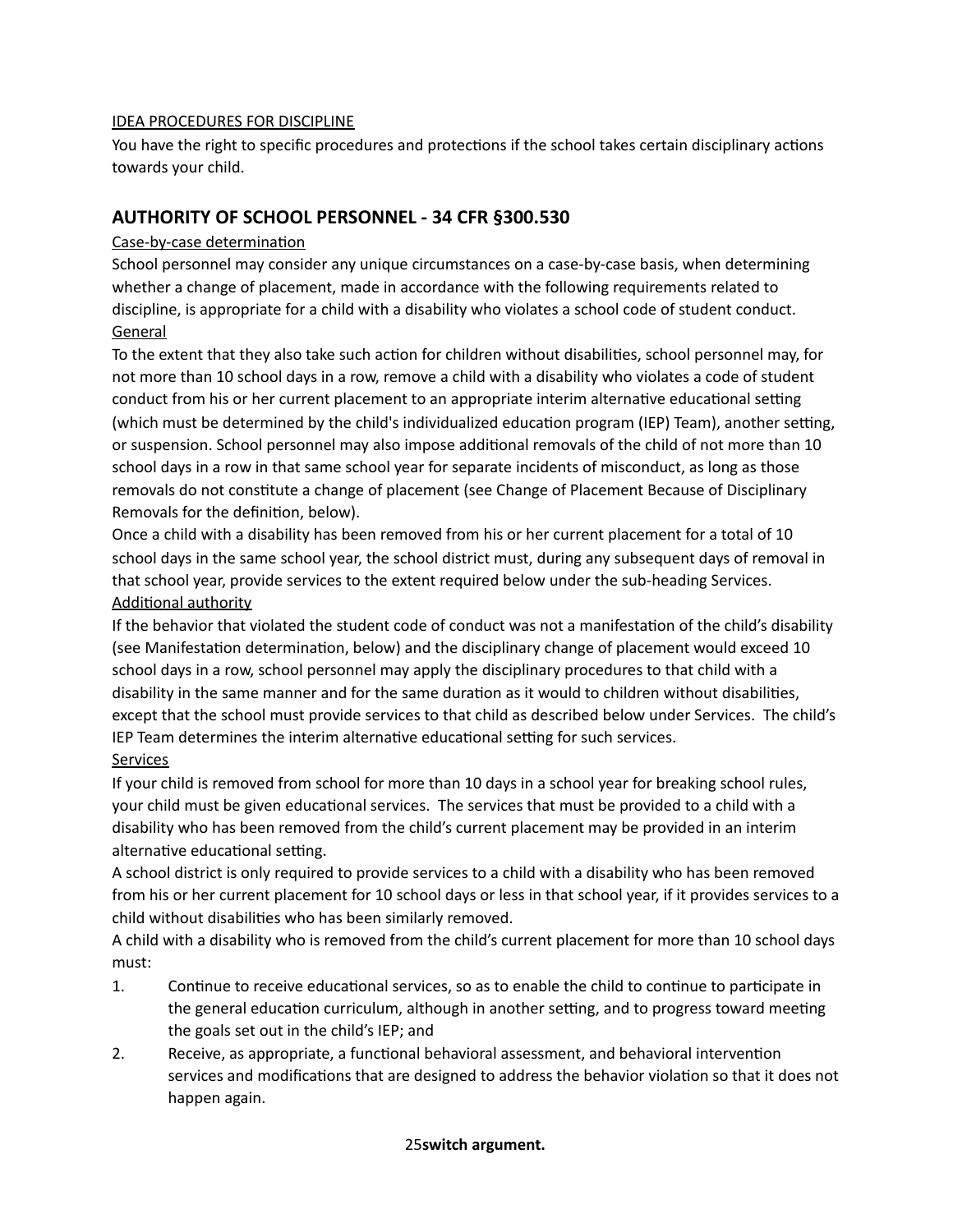After a child with a disability has been removed from his or her current placement for 10 school days in that same school year, and if the current removal is for 10 school days in a row or less and if the removal is not a change of placement (see definition below), then school personnel, in consultation with at least one of the child's teachers, determine the extent to which services are needed to enable the child to continue to participate in the general education curriculum, although in another setting, and to progress toward meeting the goals set out in the child's IEP.

If the removal is a change of placement (see definition below), the child's IEP Team determines the appropriate services to enable the child to continue to participate in the general education curriculum, although in another setting, and to progress toward meeting the goals set out in the child's IEP. Manifestation determination

Within 10 school days of any decision to change the placement of a child with a disability because of a violation of a code of student conduct (except for a removal that is for 10 school days in a row or less and not a change of placement), the school district, the parent, and relevant members of the IEP Team (as determined by the parent and the school district) must review all relevant information in the student's file, including the child's IEP, any teacher observations, and any relevant information provided by the parents to determine:

- 1. If the conduct in question was caused by, or had a direct and substantial relationship to, the child's disability; or
- 2. If the conduct in question was the direct result of the school district's failure to implement the child's IEP.

If the school district, the parent, and relevant members of the child's IEP Team determine that either of those conditions was met, the conduct must be determined to be a manifestation of the child's disability. If the school district, the parent, and relevant members of the child's IEP Team determine that the conduct in question was the direct result of the school district's failure to implement the IEP, the school district must take immediate action to remedy those deficiencies.

Determination that behavior was a manifestation of the child's disability

If the school district, the parent, and relevant members of the IEP Team determine that the conduct was a manifestation of the child's disability, the IEP Team must either:

- 1. Conduct a functional behavioral assessment, unless the school district had conducted a functional behavioral assessment before the behavior that resulted in the change of placement occurred, and implement a behavioral intervention plan for the child; or
- 2. If a behavioral intervention plan already has been developed, review the behavioral intervention plan, and modify it, as necessary, to address the behavior.

Except as described below under the sub-heading Special circumstances, the school district must return the child to the placement from which the child was removed, unless the parent and the district agree to a change of placement as part of the modification of the behavioral intervention plan.

### Special circumstances

Whether or not the behavior was a manifestation of the child's disability, school personnel may remove a student to an interim alternative educational setting (determined by the child's IEP Team) for up to 45 school days, if the child:

1. Carries a weapon (see the definition below) to school or has a weapon at school, on school premises, or at a school function under the jurisdiction of the school district;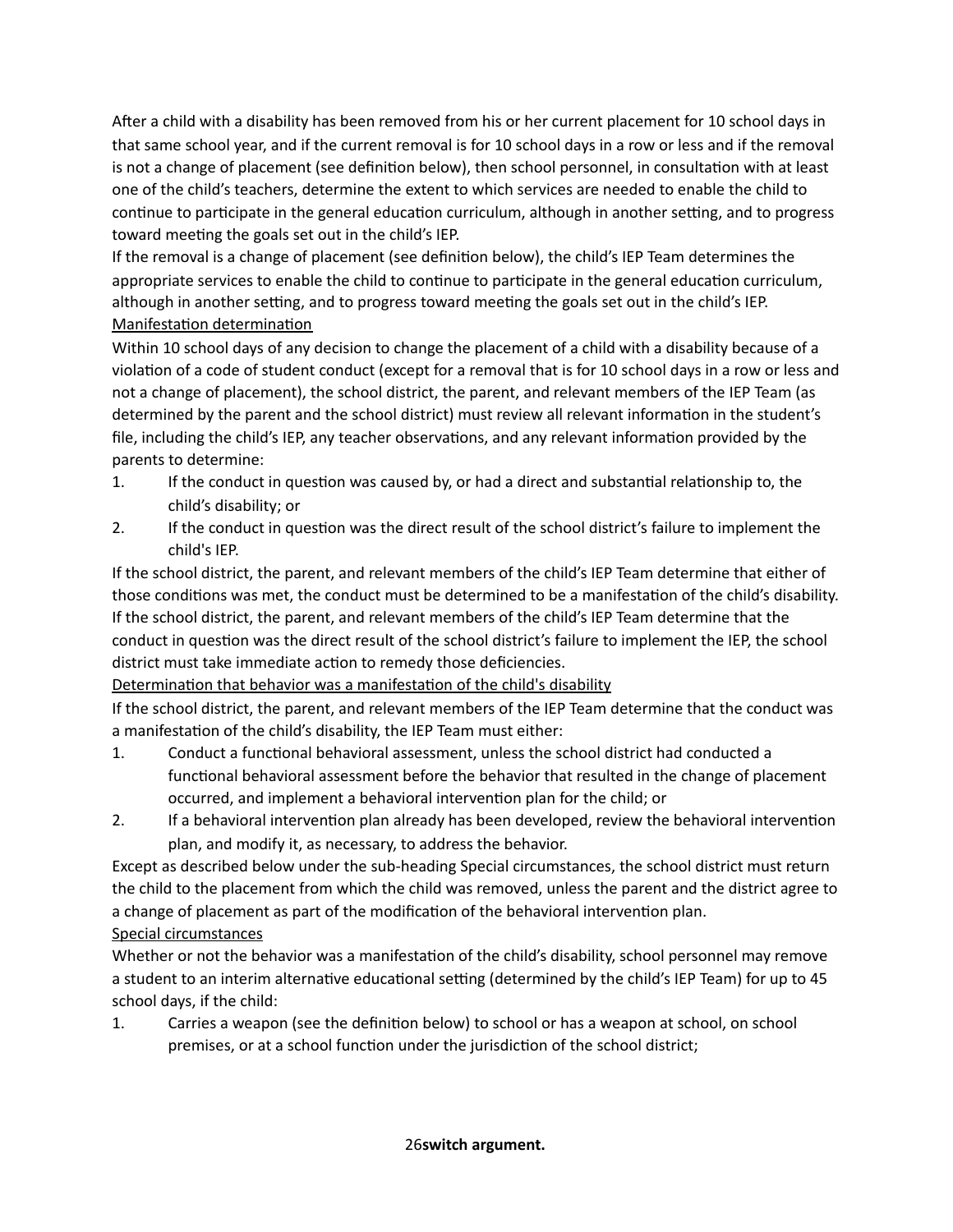- 2. Knowingly has or uses illegal drugs (see the definition below), or sells or solicits the sale of a controlled substance, (see the definition below), while at school, on school premises, or at a school function under the jurisdiction of the school district; or
- 3. Has inflicted serious bodily injury (see the definition below) upon another person while at school, on school premises, or at a school function under the jurisdiction of the school district.

### Definitions

Controlled substance means a drug or other substance idenfied under schedules I, II, III, IV, or V in section 202(c) of the Controlled Substances Act (21 U.S.C. 812(c)).

Illegal drug means a controlled substance; but does not include a controlled substance that is legally possessed or used under the supervision of a licensed health-care professional or that is legally possessed or used under any other authority under that Act or under any other provision of federal law. Serious bodily injury has the meaning given the term ''serious bodily injury'' under paragraph (3) of subsection (h) of section 1365 of title 18, United States Code.

Weapon has the meaning given the term ''dangerous weapon'' under paragraph (2) of the first subsection (g) of section 930 of title 18, United States Code.

### Notification

On the date it makes the decision to make a removal that is a change of placement of the child because of a violation of a code of student conduct, the school district must notify the parents of that decision, and provide the parents with a procedural safeguards notice.

# <span id="page-26-0"></span>**CHANGE OF PLACEMENT BECAUSE OF DISCIPLINARY REMOVALS - 34 CFR §300.536**

A removal of a child with a disability from the child's current educational placement is a change of placement if:

- 1. The removal is for more than 10 school days in a row; or
- 2. The child has been subjected to a series of removals that constitute a pattern because:
	- a. The series of removals total more than 10 school days in a school year;
	- b. The child's behavior is substantially similar to the child's behavior in previous incidents that resulted in the series of removals;
	- c. Of such additional factors as the length of each removal, the total amount of time the child has been removed, and the proximity of the removals to one another; and
	- d. Whether a pattern of removals constitutes a change of placement is determined on a case-by-case basis by the school district and, if challenged, is subject to review through due process and judicial proceedings.

# <span id="page-26-1"></span>**DETERMINATION OF SETTING - 34 CFR § 300.531**

The individualized education program (IEP) Team must determine the interim alternative educational setting for removals that are changes of placement, and removals under the headings Additional authority and Special circumstances, above.

# <span id="page-26-2"></span>**APPEAL - 34 CFR § 300.532**

### General

The parent of a child with a disability may file a due process complaint (see above) to request a due process hearing if he or she disagrees with: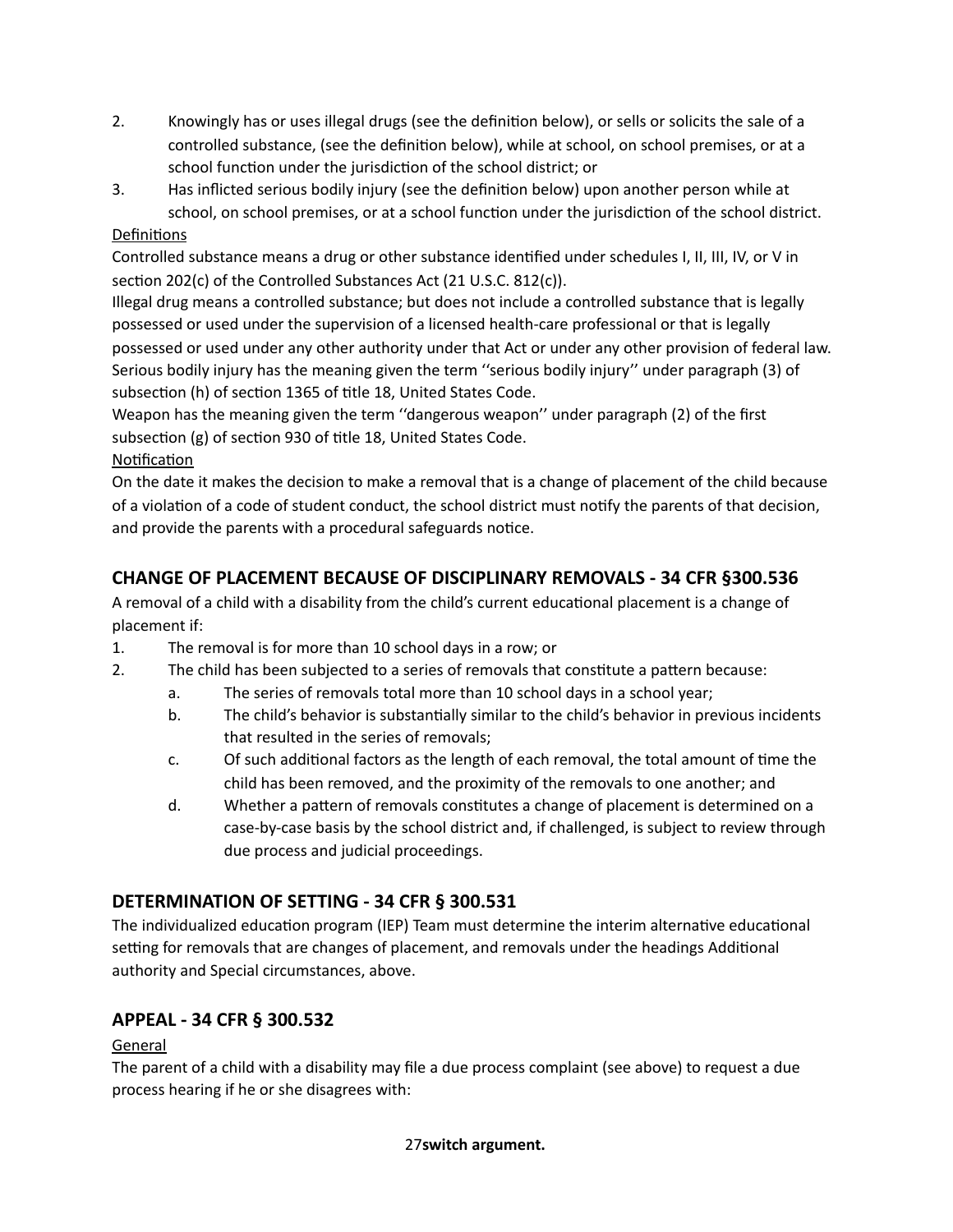- 1. Any decision regarding placement made under these discipline provisions; or
- 2. The manifestation determination described above.

The school district may file a due process complaint (see above) to request a due process hearing if it believes that maintaining the current placement of the child is substantially likely to result in injury to the child or to others.

### Authority of hearing officer

A hearing officer that meets the requirements described under the sub-heading Impartial Hearing Officer must conduct the due process hearing and make a decision. The hearing officer may:

- 1. Return the child with a disability to the placement from which the child was removed if the hearing officer determines that the removal was a violation of the requirements described under the heading Authority of School Personnel, or that the child's behavior was a manifestation of the child's disability; or
- 2. Order a change of placement of the child with a disability to an appropriate interim alternative educational setting for not more than 45 school days if the hearing officer determines that maintaining the current placement of the child is substantially likely to result in injury to the child or to others.

These hearing procedures may be repeated, if the school district believes that returning the child to the original placement is substantially likely to result in injury to the child or to others.

Whenever a parent or a school district files a due process complaint to request such a hearing, a hearing must be held that meets the requirements described under the headings Due Process Complaint Procedures, Hearings on Due Process Complaints, as follows:

- 1. The school district will arrange for an expedited due process hearing, which must occur within 20 school days of the date the hearing is requested and must result in a determination within 10 school days after the hearing.
- 2. Unless the parents and the school district agree in writing to waive the meeting, or agree to use mediation, a resolution meeting must occur within seven calendar days of receiving notice of the due process complaint. The hearing may proceed unless the matter has been resolved to the satisfaction of both parties within 15 calendar days of receipt of the due process complaint.

A party may appeal the decision in an expedited due process hearing in the same way as they may for decisions in other due process hearings (see Appeals, above).

# <span id="page-27-0"></span>**PLACEMENT DURING APPEALS - 34 CFR §300.533**

When, as described above, the parent or school district has filed a due process complaint related to disciplinary matters, the child must (unless the parent and the school district agree otherwise) remain in the interim alternative educational setting pending the decision of the hearing officer, or until the expiration of the time period of removal as provided for and described under the heading Authority of School Personnel, whichever occurs first.

# <span id="page-27-1"></span>**PROTECTIONS FOR INELIGIBLE CHILDREN - 34 CFR §300.534**

### General

If a child has not been determined eligible for special education and related services and violates a code of student conduct, but the school district had knowledge (as determined below) before the behavior that brought about the disciplinary action occurred, that the child was a child with a disability, then the child may assert any of the protections described in this notice.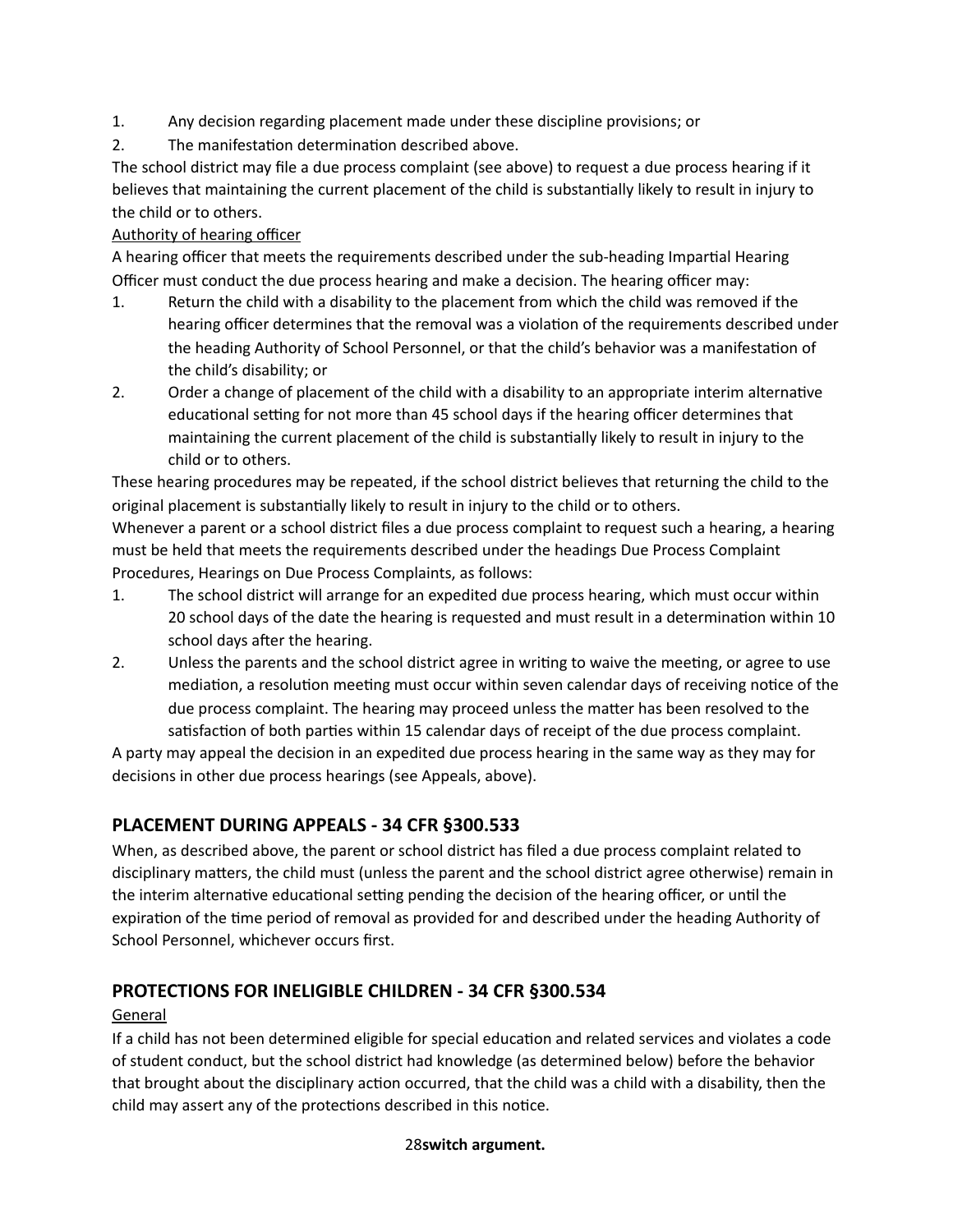### Basis of knowledge for disciplinary matters

A school district must be deemed to have knowledge that a child is a child with a disability if, before the behavior that brought about the disciplinary action occurred:

- 1. The parent of the child expressed concern in writing that the child is in need of special education and related services to supervisory or administrative personnel of the appropriate educational agency, or a teacher of the child;
- 2. The parent requested an evaluation related to eligibility for special education and related services under Part B of the IDEA; or
- 3. The child's teacher, or other school district personnel expressed specific concerns about a pattern of behavior demonstrated by the child directly to the school district's director of special education or to other supervisory personnel of the school district.

### Exception

A school district would not be deemed to have such knowledge if:

- 1. The child's parent has not allowed an evaluation of the child or refused special education services; or
- 2. The child has been evaluated and determined to not be a child with a disability under Part B of the IDEA.

### Conditions that apply if there is no basis of knowledge

If prior to taking disciplinary measures against the child, a school district does not have knowledge that a child is a child with a disability, as described above under the sub-headings Basis of knowledge for disciplinary matters and Exception, the child may be subjected to the disciplinary measures that are applied to children without disabilities who engaged in comparable behaviors.

However, if a request is made for an evaluation of a child during the time period in which the child is subjected to disciplinary measures, the evaluation must be conducted in an expedited manner.

Until the evaluation is completed, the child remains in the educational placement determined by school authorities, which can include suspension or expulsion without educational services.

If the child is determined to be a child with a disability, taking into consideration information from the evaluation conducted by the school district, and information provided by the parents, the school district must provide special education and related services in accordance with Part B of the IDEA, including the disciplinary requirements described above.

# <span id="page-28-0"></span>**REFERRAL TO AND ACTION BY LAW ENFORCEMENT AND JUDICIAL AUTHORITIES - 34 CFR §300.535**

Part B of the IDEA does not:

- 1. Prohibit an agency from reporting a crime committed by a child with a disability to appropriate authorities; or
- 2. Prevent state law enforcement and judicial authorities from exercising their responsibilities with regard to the application of federal and state law to crimes committed by a child with a disability. Transmittal of records

If a school district reports a crime committed by a child with a disability, the school district:

- 1. Must ensure that copies of the child's special education and disciplinary records are transmitted for consideration by the authorities to whom the agency reports the crime; and
- 2. May transmit copies of the child's special education and disciplinary records only to the extent permitted by the Family Educational Rights and Privacy Act (FERPA).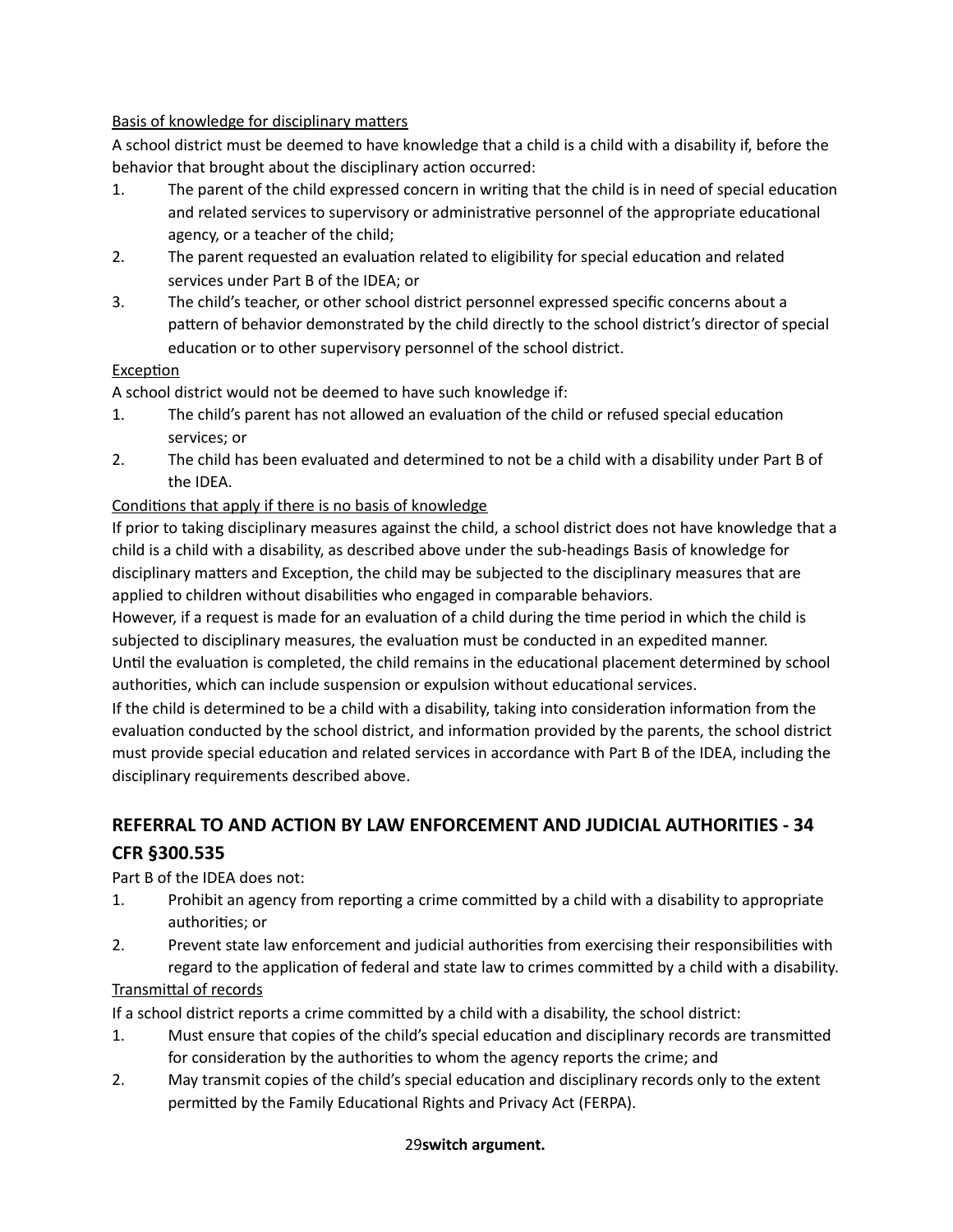# <span id="page-29-0"></span>**UNILATERAL PLACEMENT BY PARENTS OF CHILDREN IN PRIVATE SCHOOLS AT PUBLIC EXPENSE - 34 CFR §300.148**

Part B of the IDEA does not require a school district to pay for the cost of education, including special education and related services, of your child with a disability at a private school or facility if the school district made a free appropriate public education (FAPE) available to your child and you choose to place the child in a private school or facility. However, the school district where the private school is located must include your child in the population whose needs are addressed under the Part B provisions regarding children who have been placed by their parents in a private school under 34 CFR §§300.131 through 300.144.

### Reimbursement for private school placement

If your child previously received special education and related services under the authority of a school district, and you choose to enroll your child in a private preschool, elementary school, or secondary school without the consent of or referral by the school district, a court or a hearing officer may require the agency to reimburse you for the cost of that enrollment if the court or hearing officer finds that the agency had not made a free appropriate public education (FAPE) available to your child in a timely manner prior to that enrollment and that the private placement is appropriate. A hearing officer or court may find your placement to be appropriate, even if the placement does not meet the state standards that apply to education provided by the state educational agency and school districts. Limitation on reimbursement

The cost of reimbursement described in the paragraph above may be reduced or denied:

- 1. If: (a) At the most recent individualized education program (IEP) meeting that you attended prior to your removal of your child from the public school, you did not inform the IEP Team that you were rejecting the placement proposed by the school district to provide FAPE to your child, including stating your concerns and your intent to enroll your child in a private school at public expense; or (b) At least 10 business days (including any holidays that occur on a business day) prior to your removal of your child from the public school, you did not give written notice to the school district of that information;
- 2. If, prior to your removal of your child from the public school, the school district provided prior written notice to you, of its intent to evaluate your child (including a statement of the purpose of the evaluation that was appropriate and reasonable), but you did not make the child available for the evaluation; or
- 3. Upon a court's finding that your actions were unreasonable.

However, the cost of reimbursement: -

- 1. Must not be reduced or denied for failure to provide the notice if: (a) The school prevented you from providing the notice; (b) You had not received notice of your responsibility to provide the notice described above; or (c) Compliance with the requirements above would likely result in physical harm to your child; and
- 2. May, in the discretion of the court or a hearing officer, not be reduced or denied for the parents' failure to provide the required notice if: (a) The parent is not literate or cannot write in English; or (b) Compliance with the above requirement would likely result in serious emotional harm to the child.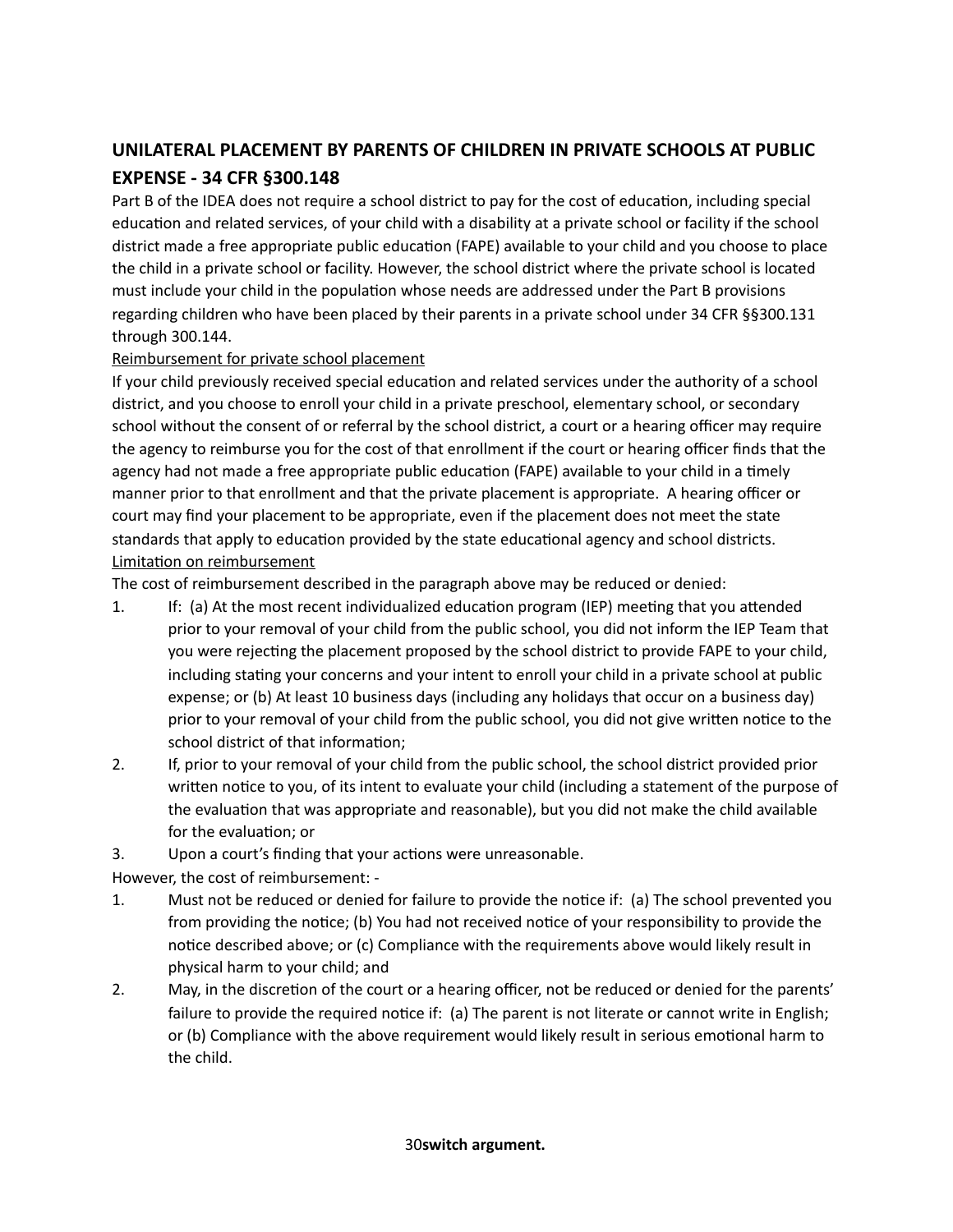### <span id="page-30-0"></span>**RESOURCES**

Alaska Department of Education and Early Development (907) 465-8693 (907) 465-2806 Fax https://education.alaska.gov/sped

Stone Soup Group (Statewide) (907) 561-3701 (877) 786-7327 http://www.stonesoupgroup.org

Disability Law Center (Statewide) (800) 478-1234 (907) 565-1002 Anchorage (907) 456-1070 Fairbanks (907) 586-1627 Juneau http://www.dlcak.org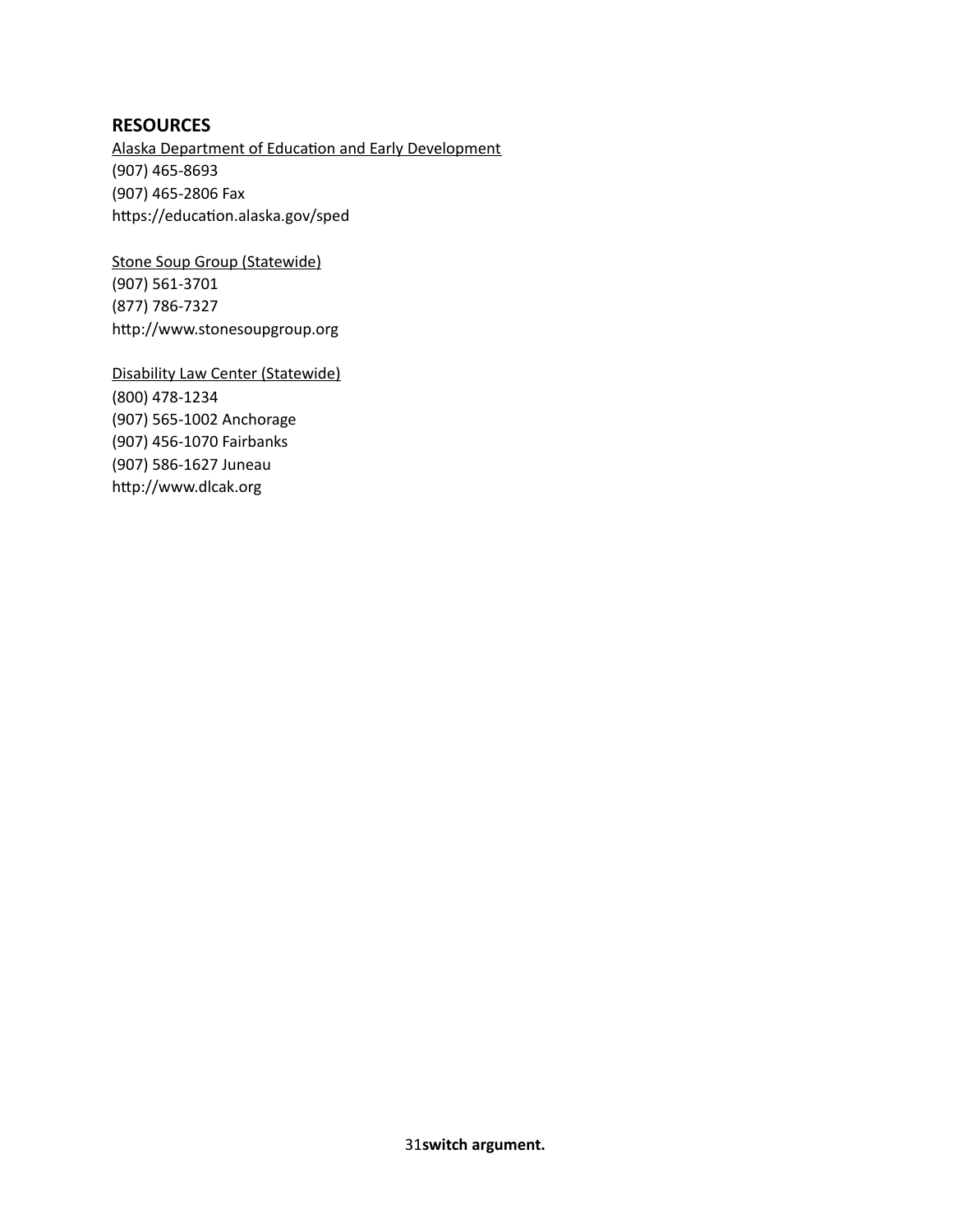### <span id="page-31-0"></span>**NOTICE OF ADMINISTRATIVE COMPLAINT**

The use of this form is optional – If this form is not used, please include necessary areas of this document in your complaint. If the complaint is not related to a specific child, addressing a proposed solution is not required. To file an administrative complaint send the signed and dated, complete complaint to:

> DEED Special Education - Administrative Complaint P.O. Box 110500 Juneau, Alaska 99811-0500 Fax: (907) 465-2806 / Email: sped@alaska.gov

When filing the complaint, forward a copy of the complaint to the school district or public agency serving the child at the same time you file the complaint with the Alaska Department of Education and Early Development.

Alaska regulation 4 AAC 52.500: "An organization or parent or other individual may file with the department an administrative complaint alleging that a district or other public agency has violated a requirement of AS 14.30.180 - 14.30.350, this chapter, 20 U.S.C. 1400 - 1482 (Individuals with Disabilies Education Act), or a regulation adopted under 20 U.S.C. 1400 - 1482. However, only a parent may file a complaint alleging that a district has failed to implement a due process hearing decision issued under AS 14.30.193. The violation alleged in the administrative complaint must have occurred not more than one year before the date that the administrative complaint is received by the department. An administrative complaint may allege a systemic violation, a violation of the rights of a specific child, or both."

### **1. STUDENT & COMPLAINANT INFORMATION**

#### SECTION 1 INSTRUCTIONS:

*● If this is not related to a specific student, only the following secons are required to be completed: school district/public agency, and complainant information.* 

STUDENT'S NAME:

STUDENT'S ADDRESS:

STUDENT'S PHONE NUMBER:

SCHOOL OR PROGRAM:

DISTRICT OR AGENCY NAME:

COMPLAINANT NAME/AGENCY:

COMPLAINANT ADDRESS:

COMPLAINANT PHONE NUMBER:

Page 1 of 2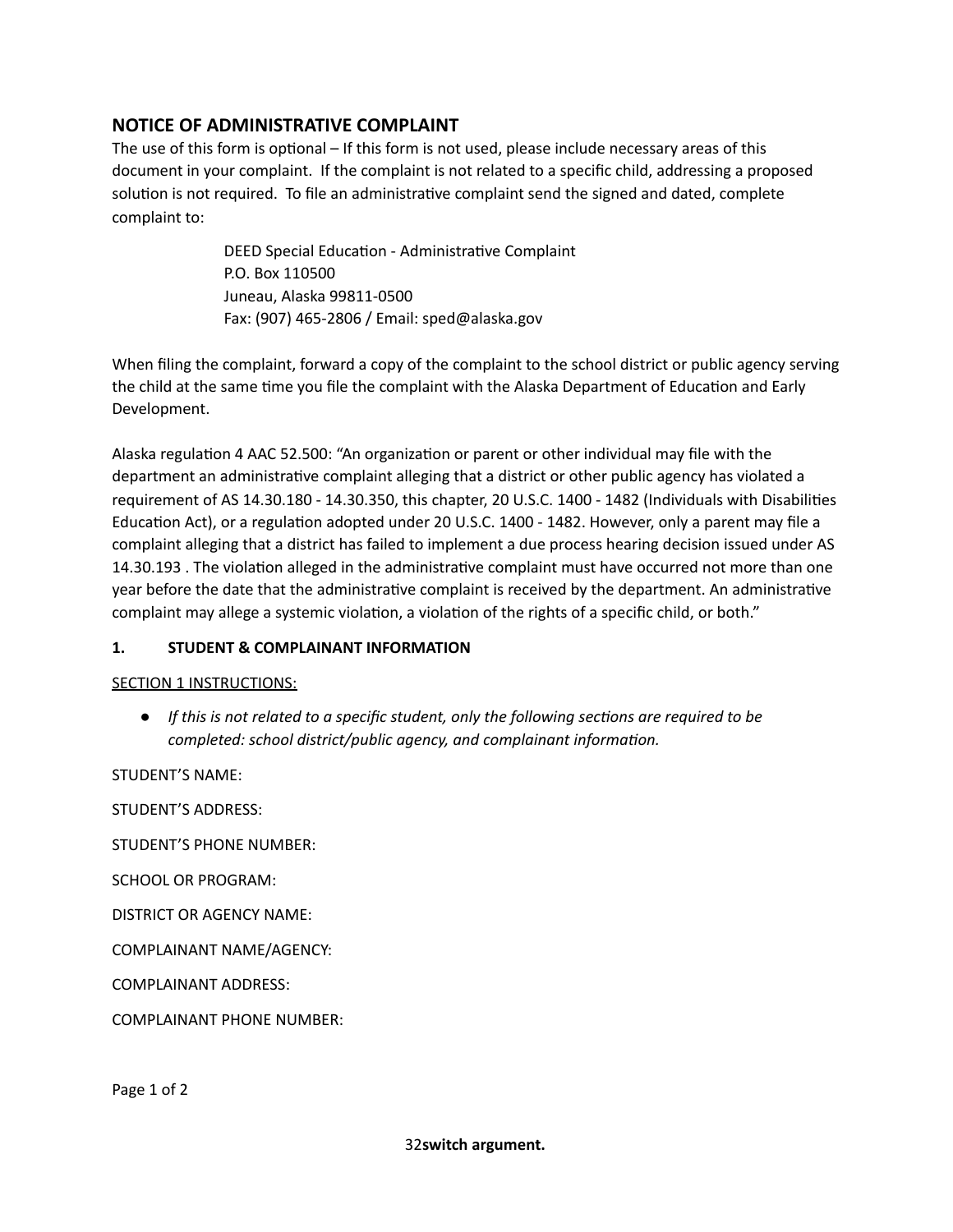#### **2. PROBLEM AND RELATED FACTS**

#### **SECTION 2 INSTRUCTIONS:**

#### *● Required for all complaints*

Describe the problem with the student's special education program, including any known violation of Alaska or federal law or regulation. Describe any relevant, specific actions the district or public agency has taken or refused to take. If not related to a specific child, describe the problem with the public agency, including any known violation of Alaska or federal law or regulation and the fact(s) on which the statement is based. (Add additional page if needed.)

### **3. PROPOSED SOLUTION**

#### SECTION 3 INSTRUCTIONS:

*● Required for a child specific complaint*

Describe what you think needs to be done to solve the problem, if you know or have any specific ideas at this time. (Add additional page if needed.)

SIGNATURE (REQUIRED): DATE:

Page 2 of 2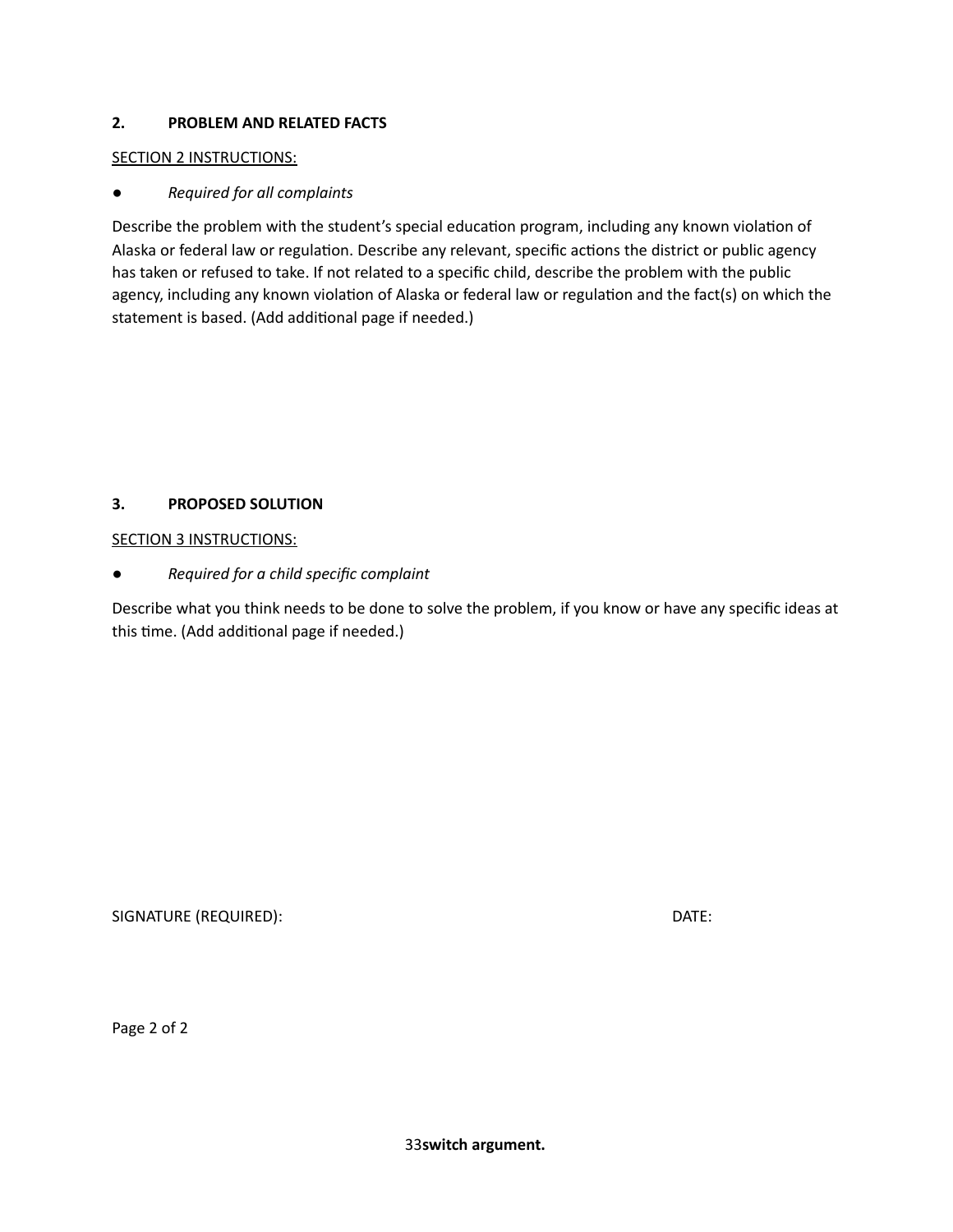# <span id="page-33-0"></span>**NOTICE OF REQUEST FOR DUE PROCESS HEARING**

The use of this form is optional – If this form is not used, please include necessary areas of this document in your due process hearing request.

To file a notice of request for a due process hearing send the signed and dated, complete request to:

DEED Special Education - Due Process Hearing Request P.O. Box 110500 Juneau, Alaska 99811-0500 Fax: (907) 465-2806 / Email: sped@alaska.gov

Alaska statute AS 14.30.193: "A school district or a parent of a child with a disability may request a due process hearing on any issue related to identification, evaluation, or educational placement of the child, or the provision of a free, appropriate, public education to the child. A request is made by providing written notice to the other party to the hearing. A parent shall make a request for a due process hearing not later than 12 months after the date that the school district provides the parent with written notice of the decision with which the parent disagrees. A school district shall make its request for a due process hearing in accordance with the time limit established by the department by regulation."

A district must a request for a due process hearing within 60 days after a parent takes the action or inaction that is the subject of the complaint. (4 AAC 52.550)

#### **1. STUDENT & PARENT/DISTRICT INFORMATION**

STUDENT'S NAME:

STUDENT'S ADDRESS/PHONE:

DATE OF BIRTH (MM/DD/YY):

INVOLVED SCHOOL DISTRICT/AGENCY:

IF HOMELESS, PROVIDE CONTACT INFORMATION:

COMPLAINANT NAME:

RELATIONSHIP TO STUDENT:

COMPLAINANT ADDRESS/PHONE:

EMAIL:

Page 1 of 2